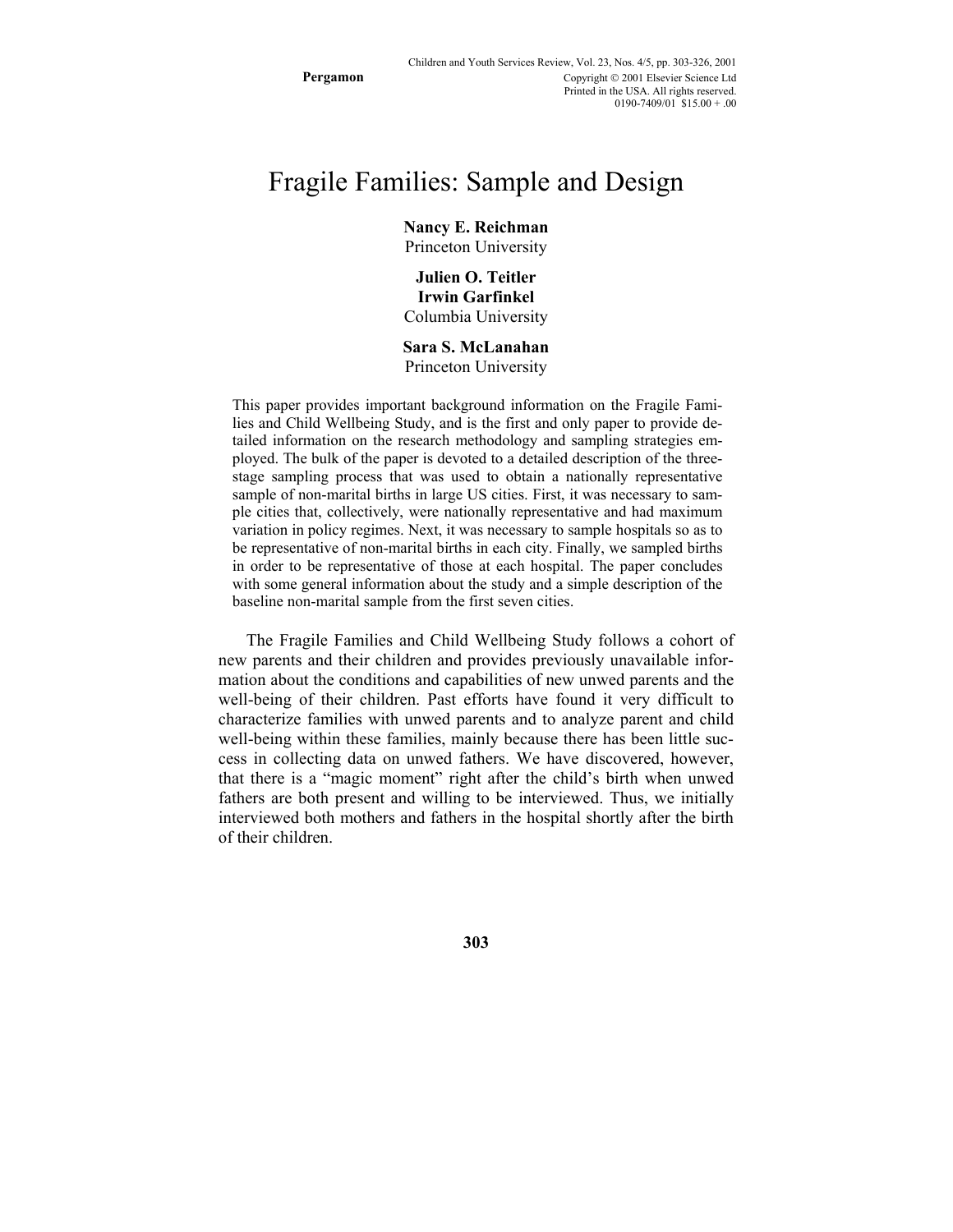We have collected data on approximately 4700 births (3600 non-marital, [1](#page-1-0)100 marital) in 75 hospitals in 20 cities across the United States.<sup>1</sup> Although the process of obtaining access to so many hospitals has been quite labor intensive, as has the logistical coordination of the baseline data collection effort overall, our strategy of sampling births in hospitals has proven very successful. In nearly all of the cities, we have interviewed at least 75% of the unwed fathers—the group that is by far the hardest to recruit. Not only will our data on unwed fathers be more complete than those from previous surveys (i.e., many fewer missing fathers), we also will be able to compare the fathers we did not interview to those we did interview based on information provided by the mothers. Thus, as the study unfolds, we are producing much-needed data on unwed fathers that are rich, comprehensive, and nationally representative.

This paper provides important background information on the Fragile Families and Child Wellbeing Study, and is the first and only paper to provide detailed information on the research methodology and sampling strategies employed. In the next section, a brief summary of the project is presented. Section III discusses past research on unwed parents and their children and highlights important gaps that the Fragile Families and Child Wellbeing Study has been designed to fill. The sections following describe in detail the research design and sampling strategies used in this unique data collection effort. The paper concludes with some general information about the study and a simple description of the baseline non-marital sample from the first seven cities.

### *Overview of Project*

 $\overline{a}$ 

The Fragile Families and Child Wellbeing Study addresses three areas of great interest to policy makers and community leaders—non-marital childbearing, welfare reform, and the role of fathers—and brings these three areas together in an innovative, integrated framework. The study follows a new cohort of (mostly) unwed parents and their children and is providing previously unavailable information on questions such as:

<span id="page-1-0"></span><sup>&</sup>lt;sup>1</sup>At the time of this writing, the baseline data from the last 13 cities have been collected, but not yet fully processed.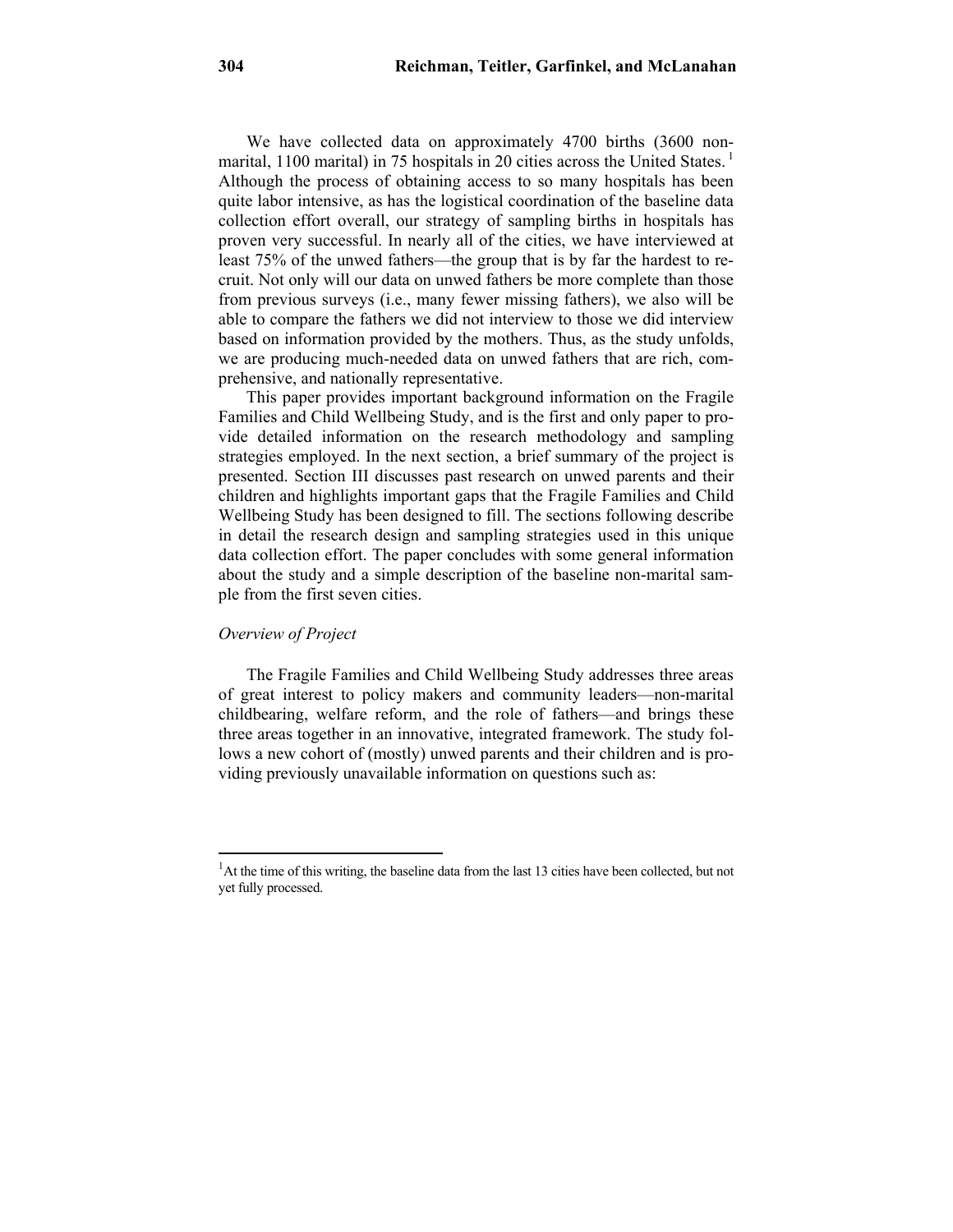- *What are the conditions and capabilities of new unwed parents especially fathers? How many of these men hold steady jobs? How many want to be involved in raising their children?*
- *What is the nature of the relationships between unwed parents? How many of these couples are involved in stable, long-term relationships? How many expect to marry? How many experience high levels of conflict or domestic violence?*
- *What factors push new unwed parents together? What factors pull them apart? In particular, how do public policies affect parents' behaviors and living arrangements?*
- *What are the long-term consequences for parents, children, and society of new welfare regulations, stronger paternity establishment, and stricter child support enforcement? What roles do childcare and healthcare policies play? How do these policies play out in different labor market environments?*

As indicated earlier, the total sample size will be 4700 families, made up of 3600 unwed couples and 1100 married couples. The new data will be representative of non-marital births in each of the 20 cities, and they also will be representative of non-marital births in US cities with populations over 200,000. Follow-up interviews with both parents take place when the child is 12, 30, and 48 months old. Data on child health and development will be collected from the parents during each of the follow-up interviews, and in-home assessments of child well-being will be carried out at 30 and 48 months. Child well-being measures overlap with those used in the evaluations of the Infant Health and Development Program, Early Head Start, the Teenage Parent Demonstration, and the Early Childhood Longitudinal Study—Birth Cohort 2000 (ECLS-B). In addition, several "addon" studies, many of which involve extra interviews with subsets of respondents or the entire sample, are being developed and implemented. These include in-depth studies of child neglect, childcare, incarceration, infant and child health, and welfare reform.

The baseline questionnaires for mothers and fathers include sections on (1) prenatal care, (2) mother-father relationships, (3) expectations about fathers' rights and responsibilities, (4) attitudes toward marriage, (5) parents' health, (6) social support and extended kin, (7) knowledge about lo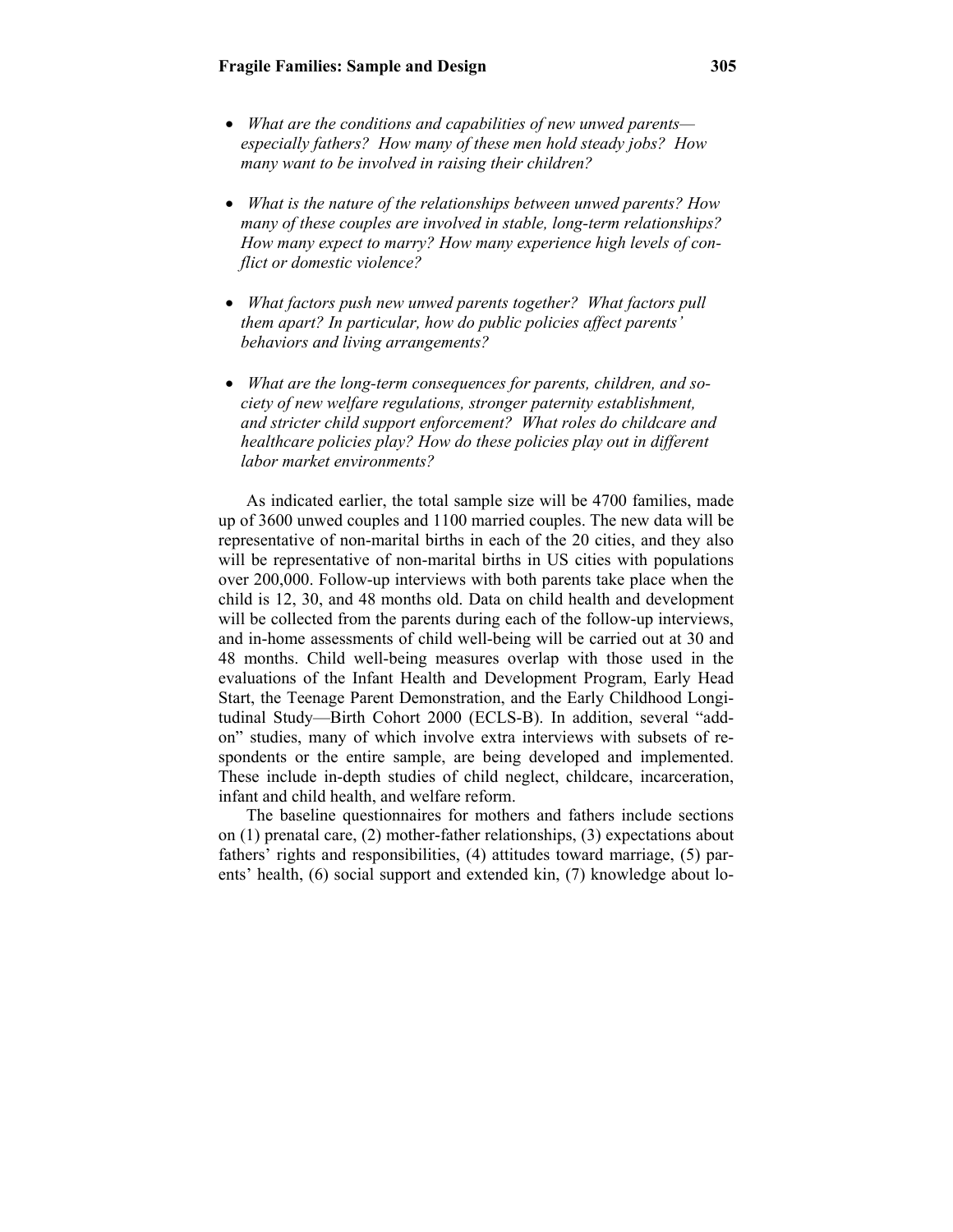cal policies and community resources, and (8) education, employment, and income. Follow-up interviews gather additional information including (1) access to and use of healthcare and childcare services, (2) experiences with local welfare and child support agencies, (3) parental conflict and domestic violence, and (4) child health and well-being.

# *Background*

Nearly a third of all children born in the United States today are born to unmarried parents. The proportions are even higher among poor and minority populations, at 40% among Hispanics and 70% among African Americans (Ventura et al. 1995). In some instances, the parents of these children are living together in a marriage-like relationship. In others, they have a close relationship but the father lives in a separate household. In still other cases, the father has virtually no contact with either the mother or child. In our study we call these new parents and their children "fragile families," because of the multiple risk factors associated with non-marital childbearing and to signify the vulnerability of the relationships within these families. Major goals of the Fragile Families and Child Wellbeing Study are to learn more about the nature of the relationships within fragile families, to determine the extent to which the parents see themselves as families in the traditional sense of the word, and to understand the forces that pull these families together and push them apart.

The Fragile Families and Child Wellbeing Study is providing important new information on unmarried mothers. However, its major contribution is to describe the characteristics and capabilities of fathers in fragile families. Policy makers are particularly interested in two aspects of fathers' capabilities: their earnings capacity and their propensity for violence. These two factors are fundamental to the success or failure of recent welfare legislation, which has envisioned a greater role for nonresident fathers in supporting mothers and children.

Previous studies indicate that men who father children outside marriage are younger, less likely to have a high school degree, and less likely to attend college than men who father children within marriage (Garfinkel, McLanahan, & Hanson, 1998). Unwed fathers also work fewer hours per week and have much lower hourly wages than married fathers (\$10 to \$13, versus \$21, in 1995 dollars). Not surprisingly, their average income also is much lower than that of married fathers--\$15,000 to \$25,000 for unwed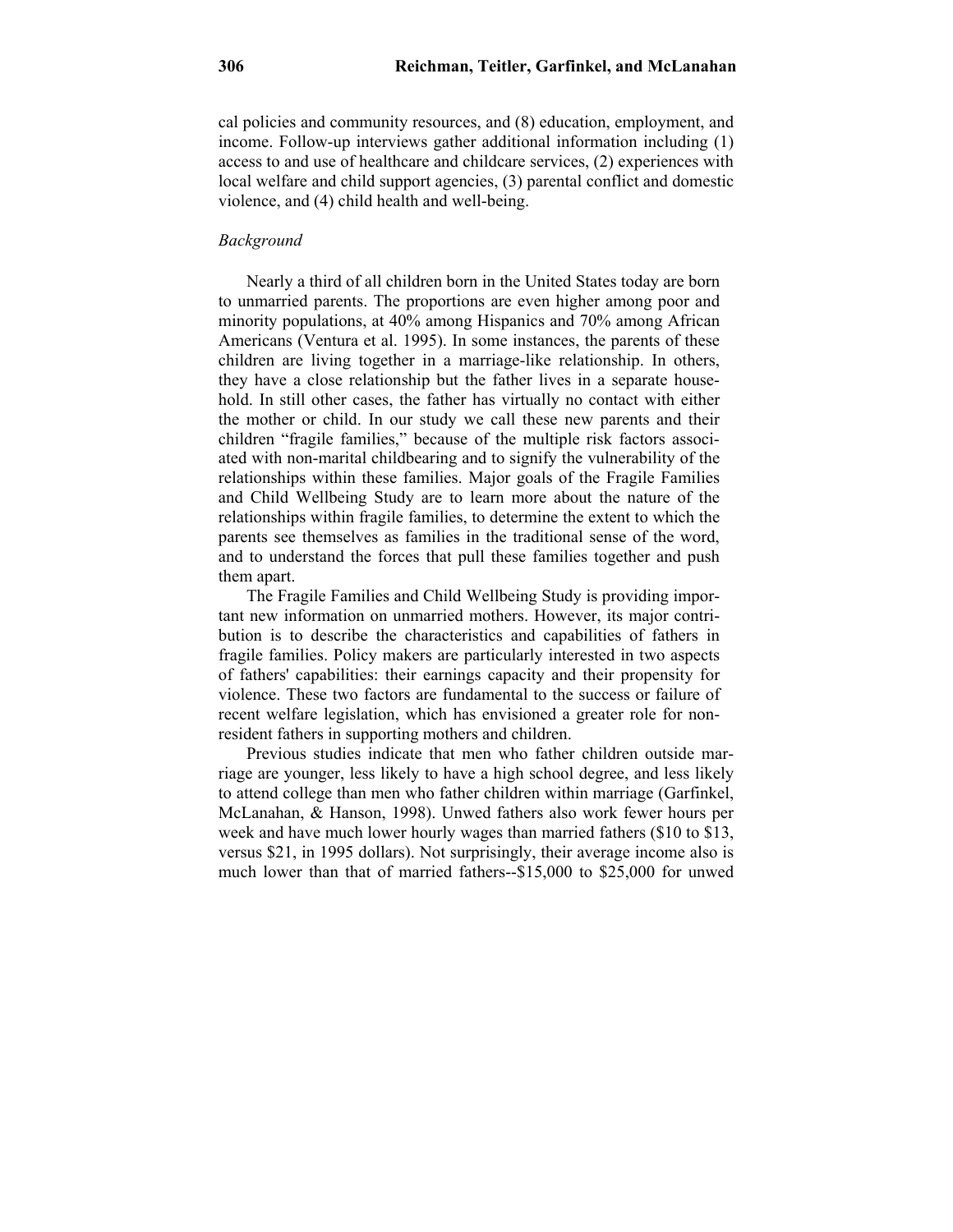fathers versus \$42,000 for married fathers. The difference is even more striking when we look at men in the lower tail of the income distribution: Garfinkel and his colleagues estimated that 40 percent of unwed fathers have annual incomes less than \$7,000. Finally, unwed fathers report more disability, more depression, and more frequent drug and alcohol use than men who father children within marriage (Garfinkel, McLanahan, & Hanson, 1998).

Particularly important for the design of the Fragile Families and Child Wellbeing Study is the fact that most estimates of fathers' earnings and capabilities have been seriously limited because nonresident fathers are under-represented in national and local surveys. For example, in the National Survey of Families and Households (NSFH), which is arguably the best national data set for studying families and households, Garfinkel, McLanahan, and Hanson (1998) identified 9.6 million mothers as compared to 5.6 million fathers who reported having a child with a nonresident parent. This means that as many as 4 million fathers are either not represented or not identified in the NSFH. The problem is most serious for low-income fathers and for men who were never married to the mothers of their children (see Rendall, Clarke, Peters, Ranjit, & Verropoulou, 1997; Sorensen, 1995). The problem of missing fathers may be less severe in longitudinal surveys, however.<sup>2</sup>

A second question facing policy makers is whether unwed fathers are potentially dangerous to mothers and children. Clearly, most mothers and children would be more secure economically if nonresident fathers paid more child support. A concern, however, is that forcing fathers to pay child support may lead to unintended negative consequences, which, in some instances, may outweigh the economic benefits. Much of this concern is based on the belief that many nonresident fathers have serious mental health problems, problems with drugs and alcohol abuse, and problems with physical abuse and violence.

The Fragile Families and Child Wellbeing Study is providing the most complete data on unwed fathers to date, and is doing so for a nationally representative sample during a period of unprecedented welfare and child support reform.

<span id="page-4-0"></span><sup>&</sup>lt;sup>2</sup>Robertson (1995) estimated that the National Longitudinal Survey of Youth underreports nonresident fathers by only 25-30%.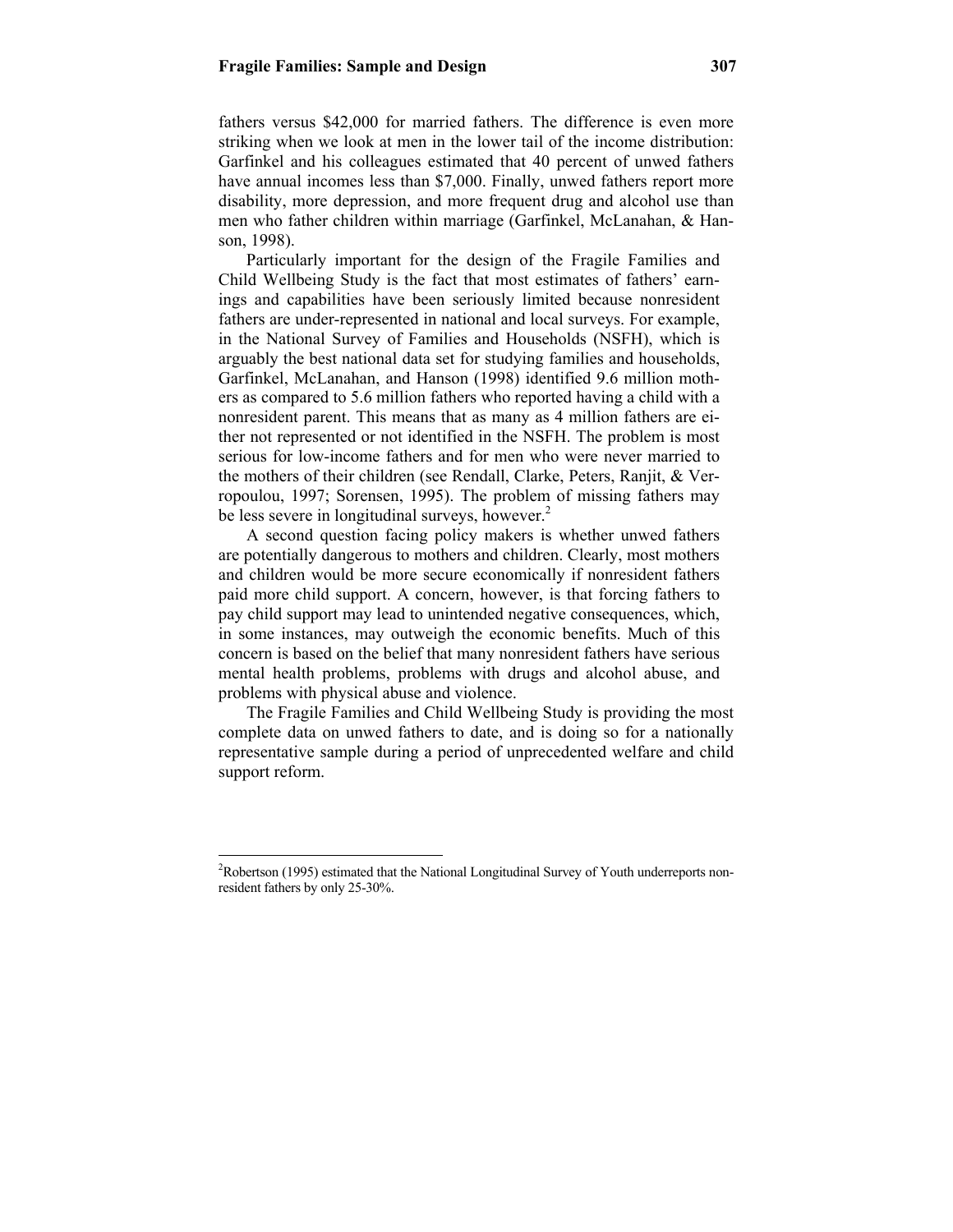# *Research design*

The Fragile Families Study has been guided by our desire to obtain better data on unwed parents, especially unwed fathers and their children. This goal has permeated every aspect of our data collection strategy. As discussed previously, most existing data on unwed fathers may be seriously flawed due to: 1) high rates of missing fathers, and 2) little information on whether and how fathers in the sample differ from those who were missed. In contrast, ours is a population-based survey with low rates of missing fathers. In addition, we have information from the mothers on the fathers we have not been able to interview.

During the initial phase of the project (1995-6), we conducted a series of small-scale pilot studies in Detroit, Chicago, Washington DC, and Richmond. These early pretests were conducted by Lauren Rich, Waldo Johnson, Mark Turner, and Melvin Wilson, respectively, who are members of a network of (primarily) minority scholars convened by Garfinkel and McLanahan with funding from the Ford Foundation. These pilots yielded several important findings: namely, that we could gain permission to interview new parents in hospitals, that unwed mothers would provide contact information on fathers, and that many unwed fathers go to the hospital and would agree to be interviewed.

Although our original plan was to have the network scholars collect data in their respective cities, we eventually decided that in order to obtain high quality data that followed standardized procedures across cities, we should employ a professional survey organization. Thus, we contracted with Response Analysis Corporation to conduct a pilot in Philadelphia in the spring of 1997. In the Philadelphia pilot, 21 mothers were approached in prenatal clinics and 21 were approached in hospitals soon after giving birth (all were unwed). Although the response rate was somewhat higher for the mothers in prenatal clinics than that for mothers in the hospital (90% versus 80%), the proportion of mothers who identified the fathers was about the same. The proportion of identified fathers who were located and interviewed was much higher in the hospital sample, however (70% versus 53%). The higher response rate of fathers from the hospitals was due to the fact that most of the fathers visited the mothers in the hospital, and it therefore was relatively easy to locate and interview them there.

We learned several lessons from the Philadelphia pilot. First, we learned that sampling from hospitals is much more efficient and desir-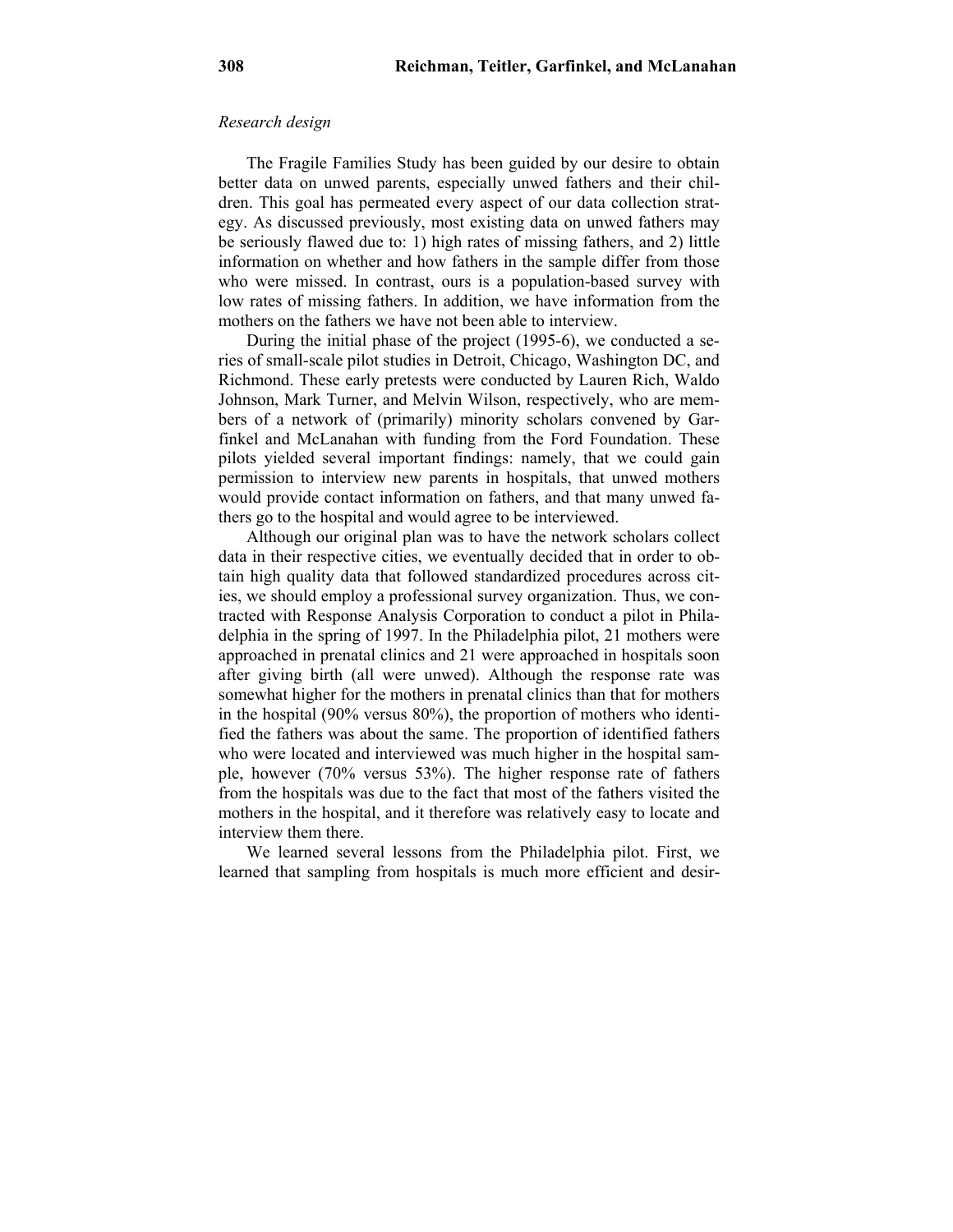able than sampling from prenatal clinics. The latter strategy leads to fewer completed father interviews and is less representative of all nonmarital births. Second, we confirmed that unwed fathers do indeed go to the hospitals and will agree to be interviewed. Finally, we learned something substantive about the nature of the relationships between unwed mothers and fathers. According to mothers' reports, 54% of couples were still in romantic relationships and 25% had lived together at some point (interestingly, in actual data collection later, these numbers were even higher). Over half of the mothers believed that their chances of marrying the father were 50 percent or greater. Two thirds of fathers provided some type of financial support during the pregnancy. All told, 75% of unwed fathers either had a continuing romantic relationship or they (or their kin) provided support to the mother during pregnancy.

There were two reasons for sampling from hospitals rather than from birth records. First, there was reason to believe that doing so would result in higher response rates. Levine and Bryant (1997) noted that the 1988 National and Maternal Infant Health Survey, which sampled from birth records, was able to locate and complete interviews with only 80% of the mothers. Presumably, the response rate was even lower for unmarried mothers. Our experiences in the pilot studies led us to believe that the spatial clustering of mothers along with intensive interviewer coverage and availability in the hospitals would allow us attain even higher response rates among mothers, and that additionally, we could expect high response rates for fathers because so many of them came to visit the baby at the hospital. Second, the National Opinion Research Center (our survey contractor for the first seven cities of baseline data collection) estimated that interviewing in the hospital could cost one third less than conducting in-home interviews.<sup>[3](#page-6-0)</sup> Normally, because both mothers and fathers were to be interviewed and because there was generally more than one birth per hospital per day, multiple interviews could be conducted during each field worker hospital visit. In-home interviews, on the other hand, require a substantial amount of time for locating, scheduling, and traveling.

<span id="page-6-0"></span><sup>&</sup>lt;sup>3</sup>This estimate does not take into consideration the costs of obtaining access to the hospitals, which were substantial and amounted to approximately \$300,000 over 2 years, or the costs of satisfying hospital reporting requirements over the course of the study.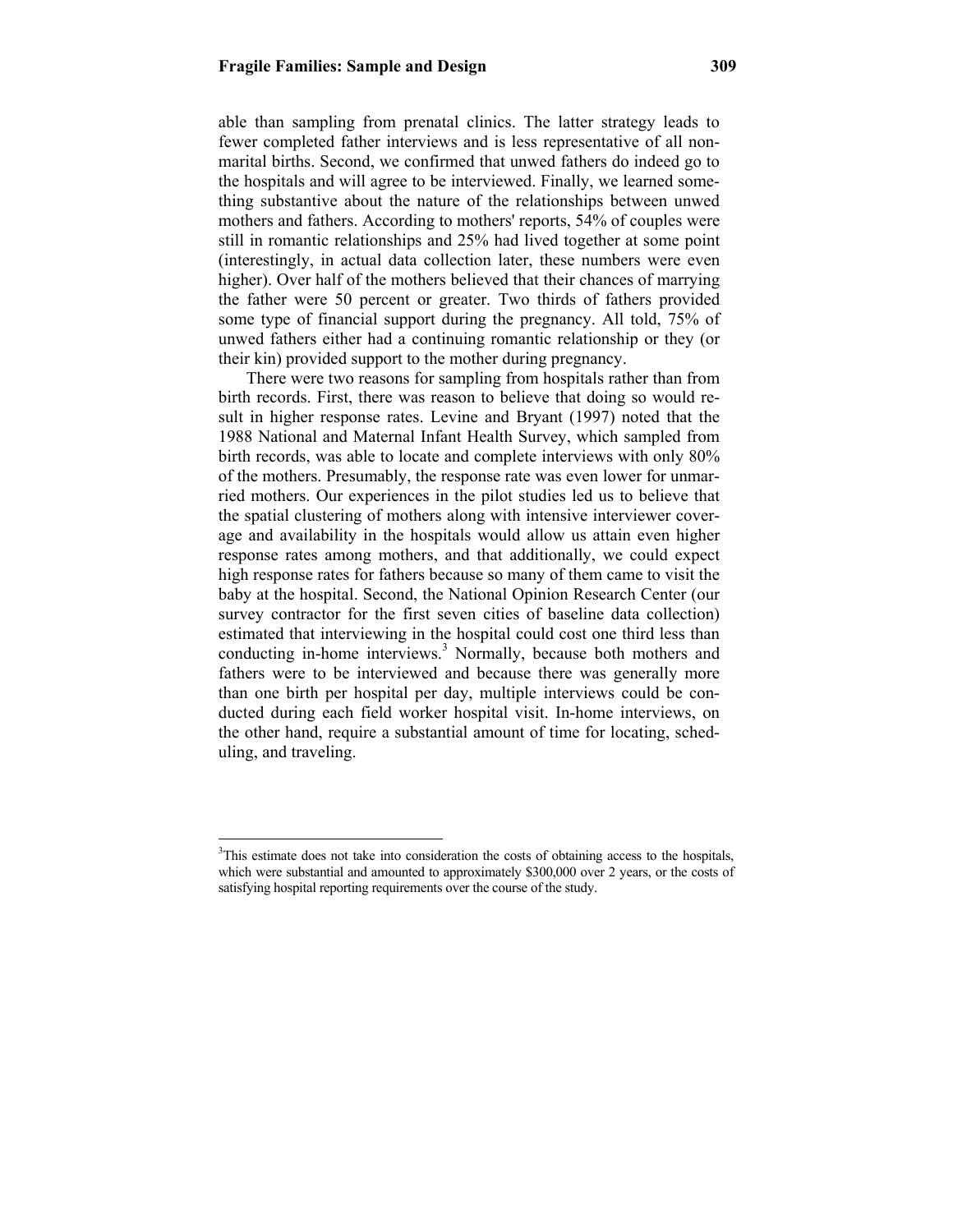### *Sampling cities*

This national study uses a stratified random sample of all US cities with 200,000 or more people.<sup>[4](#page-7-0)</sup> The stratification was not geographic; rather, it was according to policy environments and labor market conditions in the different cities. The sampling occurred in three stages: First we sampled cities; then we sampled hospitals within cities, and finally, we sampled births within hospitals.

All 77 US cities with populations of 200,000 or more were scored on three variables: welfare generosity, the strength of the child support system, and the strength of the local labor market. To measure welfare generosity, we relied on two indicators: (1) the dollar value of the monthly welfare payment for a family of four, and (2) the dollar value of the monthly payment divided by the median monthly rent in the city.<sup>[5](#page-7-1)</sup> For each indicator, cities were sorted into quartiles. Cities in the top quartile were categorized as having high benefits (generous), cities in the bottom quartile were considered to have low benefits, and the other cities were categorized as having moderate benefits. The classification that a city received for welfare generosity was determined as follows: If a city had an "extreme value" for one of the welfare indicators (either top or bottom quartile), but not an offsetting extreme value for the other indicator, that city was characterized as being extreme with regard to welfare generosity (with either high or low benefits). Otherwise, the city was considered to have moderate welfare benefits. In certain cases, however, when a city's ranking on one of the indicators fell very close to a quartile boundary, but far from most other observations in its own quartile, time limits and work requirements were also considered in assigning that city to a category for welfare generosity.<sup>6</sup> For example, if a city just missed being categorized as generous in welfare and it had no work requirement

<sup>4</sup> Some cities, such as Austin, Indianapolis, and Richmond, include "suburban" areas, while others, such as Philadelphia and Detroit, comprise only the "inner city." In each case, the "vital statistics" definition of the city is what we used.

<sup>5</sup> Data on maximum AFDC benefits for a family of four were obtained from the 1996 Green Book, Section 8, online at

http://frwebgate.access.gpo.gov/cgi-bin/u...wais/data/ways\_and\_means\_committee\_prints,

pp. 41-42. Data on rent come from U.S. Bureau of the Census. County and City Data Book, 1994. Washington DC: U.S. Government Printing Office, 1994.

<span id="page-7-2"></span><span id="page-7-1"></span><span id="page-7-0"></span><sup>6</sup> Data on State TANF work requirements and time limits were obtained from National Governors' Association for Best Practices "Summary of Selected Elements of State Plans for Temporary Assistance for Needy Families (TANF) As of June 30, 1997."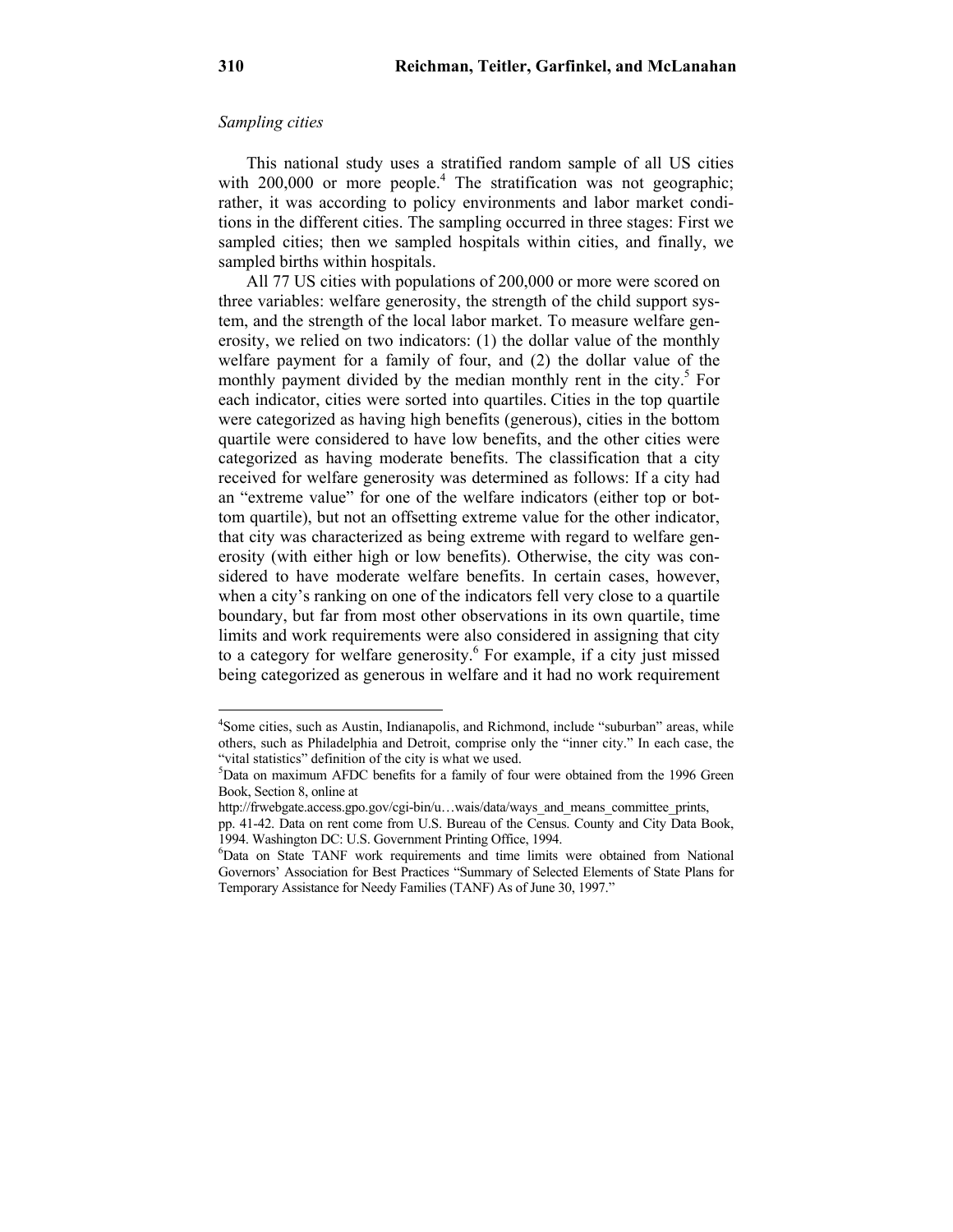$\overline{a}$ 

or time limit, it was reclassified as being in the generous (lenient) extreme.

To characterize the strength of the child support system in the different cities, we relied primarily on 3 indicators: (1) the paternity establishment rate, (2) the proportion of AFDC cases with a child support award, and (3) the proportion of AFDC cases with a payment.<sup>7</sup> Again, the cities were sorted into quartiles for each indicator. Cities in the top quartile were categorized as having a strong child support system, cities in the bottom quartile were considered to have a weak child support system, and the other cities were categorized as having moderate child support systems. The classification that a city received for child support system strength generally was determined as follows: If a city had "extreme values" in the same direction in 2 of the 3 indicators (either top or bottom quartile), then that city was characterized as being extreme in its child support regime (strict or weak). Otherwise, the city was considered to have a moderate child support system.<sup>8</sup>

To characterize the labor market strength in the different cities, we used unemployment rates, but also considered job growth rates and rates of population growth when unemployment rates did not yield a clear picture (for example, the unemployment rates may have gone from low to high in recent years, or vice versa).<sup>[9](#page-8-2)</sup> Cities were categorized as having strong, weak, or moderate labor markets.

<sup>&</sup>lt;sup>7</sup>Paternity establishment rates for 1994 and 1995 were calculated from data in Table 44 in U.S. Department of Health and Human Services, *Child Support Enforcement 20th Annual Report to Congress* and Center for Disease Control, *Monthly Vital Statistics Report* (24 June 1996 and 10 June 1997), Table 16. The percentages of orders established and collections made were calculated for 1995 from data in Tables 32, 33, and 34 in U.S. Department of Health and Human Services, *Child Support Enforcement 20<sup>th</sup> Annual Report to Congress.* 

<sup>&</sup>lt;sup>8</sup>The basic indicators of child support strength we used to classify cities into cells did not accurately portray the child support regimes in certain states. According to Garfinkel, Miller, McLanahan, and Hanson (1998), states use different denominators when computing the child support indicators that we used initially to stratify cities, yielding misleading rankings in a few cases. Thus, we took additional information into consideration when classifying some states on child support. For example, we categorized Michigan as strict in child support enforcement even though the basic measures did not indicate this classification, since Michigan has a long and established history as a leader in child support enforcement.

<span id="page-8-2"></span><span id="page-8-1"></span><span id="page-8-0"></span><sup>9</sup> Data for population, 1991 unemployment, and 1982-90 population growth come from U.S. Bureau of the Census. County and City Data Book, 1994. Washington DC: U.S. Government Printing Office, 1994. Data on June 1997 unemployment and 1995-1996 job growth were obtained online at the Bureau of Labor Statistics web site, Local Area Unemployment Statistics at: <http://stats.bls.gov/news.release/laus.t05.htm>and State and Area Current Employment Statistics at [http://stats.bls.gov/790issues1.htm,](http://stats.bls.gov/790issues1.htm) respectively.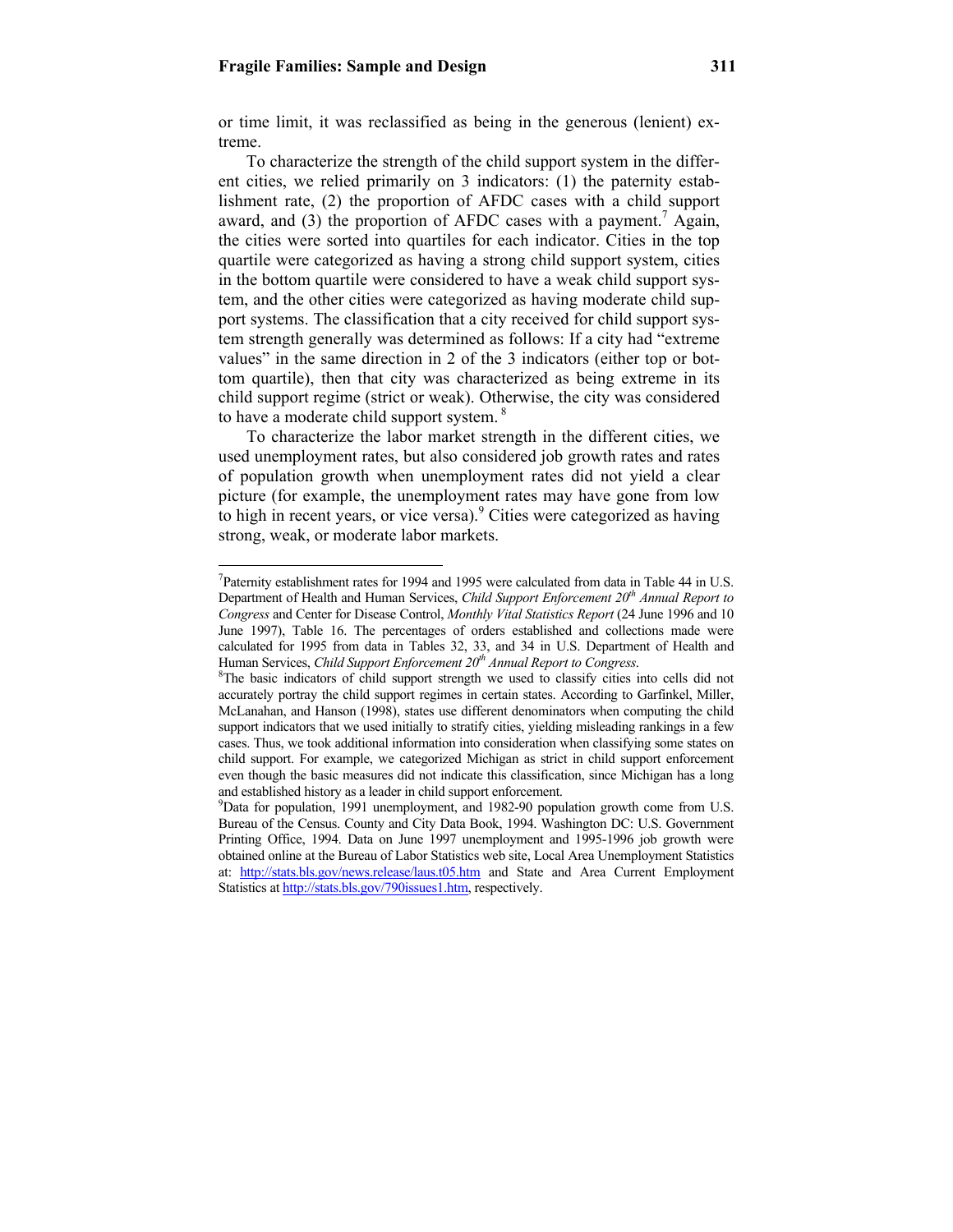We next sorted the cities into two groups: those with only extreme values for all three dimensions (welfare, child support, and labor market) and those with at least one middle value. Cities with extreme values fell into one of eight cells (for example: generous welfare, strict child support, and strong labor market; generous welfare, strict child support, and weak labor market; etc.), representing different combinations of extreme welfare, child support, and labor market regimes. We selected one city from each of the 8 extreme cells and an additional 8 cities from the group of remaining cities. The cities in each of the 9 strata were selected randomly, with the selection probability for each city proportional to its population.<sup>10</sup>

Because welfare benefits and child support policies are set at the state level, these two dimensions are the same for all cities within a given state (except for the measure in which we divided by the median monthly rent in the city). For example, all cities in Texas are in the bottom quartile of the national distribution in both welfare generosity and child support enforcement. Cities in New York are in the top quartile in welfare generosity and in the bottom quartile in child support enforcement. Cities in Indiana and Missouri show the opposite pattern from those in New York, with low welfare benefits and tough child support enforcement. Finally, cities in Michigan and Wisconsin have generous welfare policies and tough child support enforcement.

As mentioned earlier, one city was selected randomly from each of the eight "extreme policy regime" categories. In each of these cities, the plan was to collect data for a total of 325 births (250 non-marital, 75 marital). The other 8 cities in the national sample were chosen randomly from the group of US cities with 200,000 or more people that had "nonextreme" overall policy regimes. In this second group of cities, the plan was to sample a total of 100 births in each city (75 non-marital, 25 marital). We call the cities in which we sampled a total of 325 births "large sample cities," and those in which we sampled only 100 births "small" sample cities." For the purposes of the national sample, it was necessary to sample only 100 births in each of the 16 cities. However, to maximize variation in policy/labor market regimes, we chose to increase the sam-

<span id="page-9-0"></span><sup>&</sup>lt;sup>10</sup>Larger cities had a higher probability of selection for the sample than smaller cities. Selection with probabilities proportional to size helped assure the representativeness of the sample. In a few instances, there were no cities in a given extreme cell, or only one. Since it was necessary to sample within strata to be nationally representative, we shifted a few cities into extreme cells even though they had one middle value instead of three extreme values (for welfare, child support, and employment).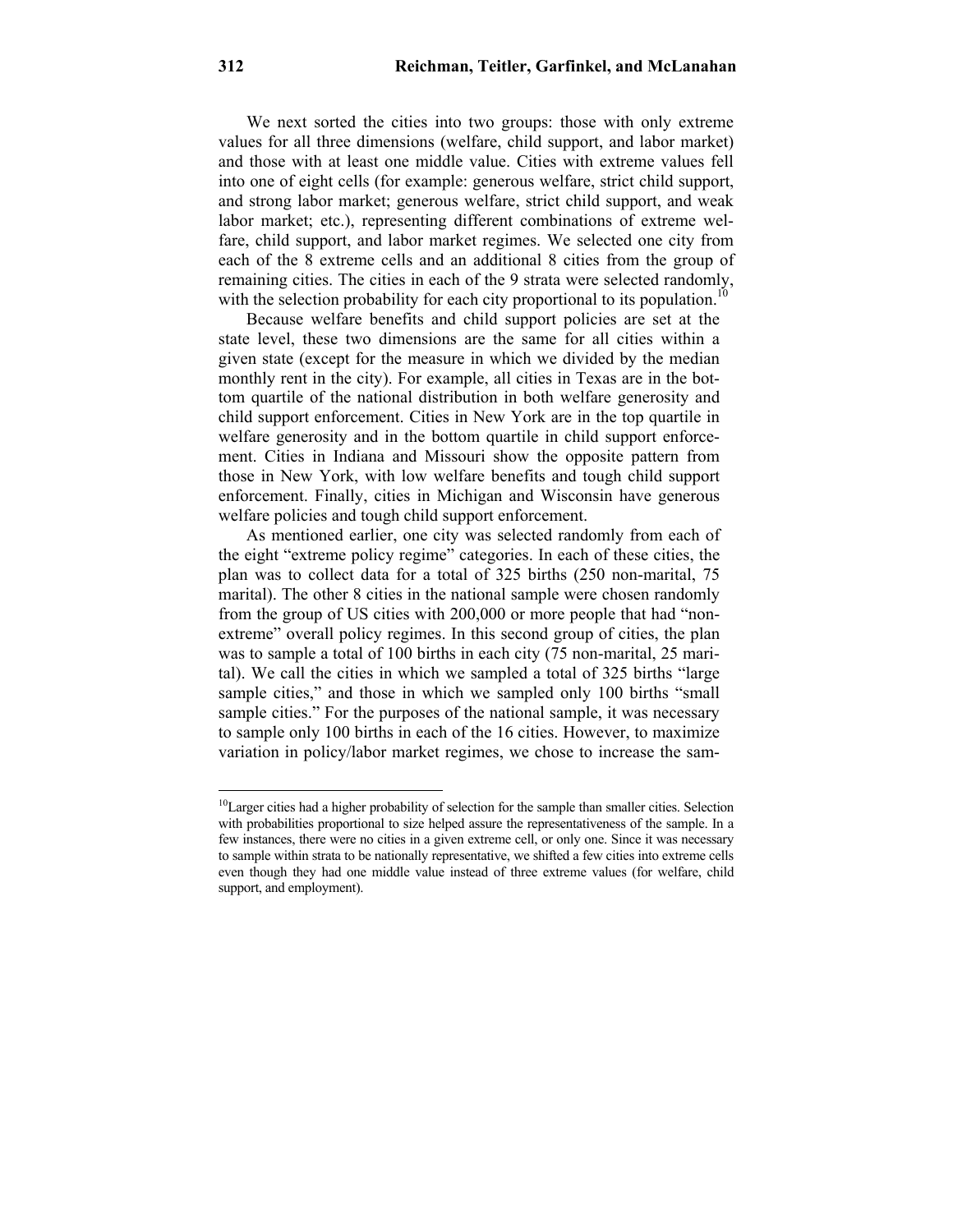ple size in the 8 cities with all extreme values. Hence, the inclusion of "large sample" and "small sample" cities.

There were three reasons for concentrating observations in cities. First, city environments vary dramatically in a number of ways that are likely to affect individual behavior and family relationships. The effects of environmental influences such as labor markets, child support and welfare policies, sex-ratios, and race/ethnic composition are not well understood and could easily interact with one another and with individual level variables in our models (Neal 2000). The generosity of welfare, for example, might have a weak effect on marriage in the context of a strong labor market and strong child support enforcement, but a strong effect in the face of a weak labor market and lax child support enforcement. Similarly, in cities with low welfare benefits and low unemployment, individual values with regard to marriage and cohabitation may be very important determinants of cohabitation, whereas in cities with high benefits and high unemployment, such values may play little or no role. Having a large sample in eight cities allows us to study the processes that determine adult relationships and the effects of these relationships on well-being in each city. In effect, we have 8 "large sample" case studies within the national sample. Oversampling in eight cities also allows us to test for whether there are differences across cities in the mean values and effects of different variables.

Second, concentrating observations allows us to more accurately describe the environment in each city. This is especially important for measuring welfare and child support regimes. Administrative record data do not provide population-based information, and they are likely to provide inconsistent information on some variables, such as sanction rates. They also provide no information on still other variables, such as knowledge. Large national data sets like the Current Population Survey (CPS) provide large enough samples in some states to aggregate to the state level. However, our experience with the Child Support Supplement to the CPS (which has 4000 observations per year) indicates that even after pooling 3 years of data, we have very large standard errors in most states. Moreover, although welfare and child support policies are made at the state level, these policies are implemented at the local level. Thus, getting an accurate description of the welfare and child support regimes at the city level is important and requires a large city sample. Finally, the most efficient design for detecting the effects of differences in child support, welfare, and labor market regimes is to concentrate observa-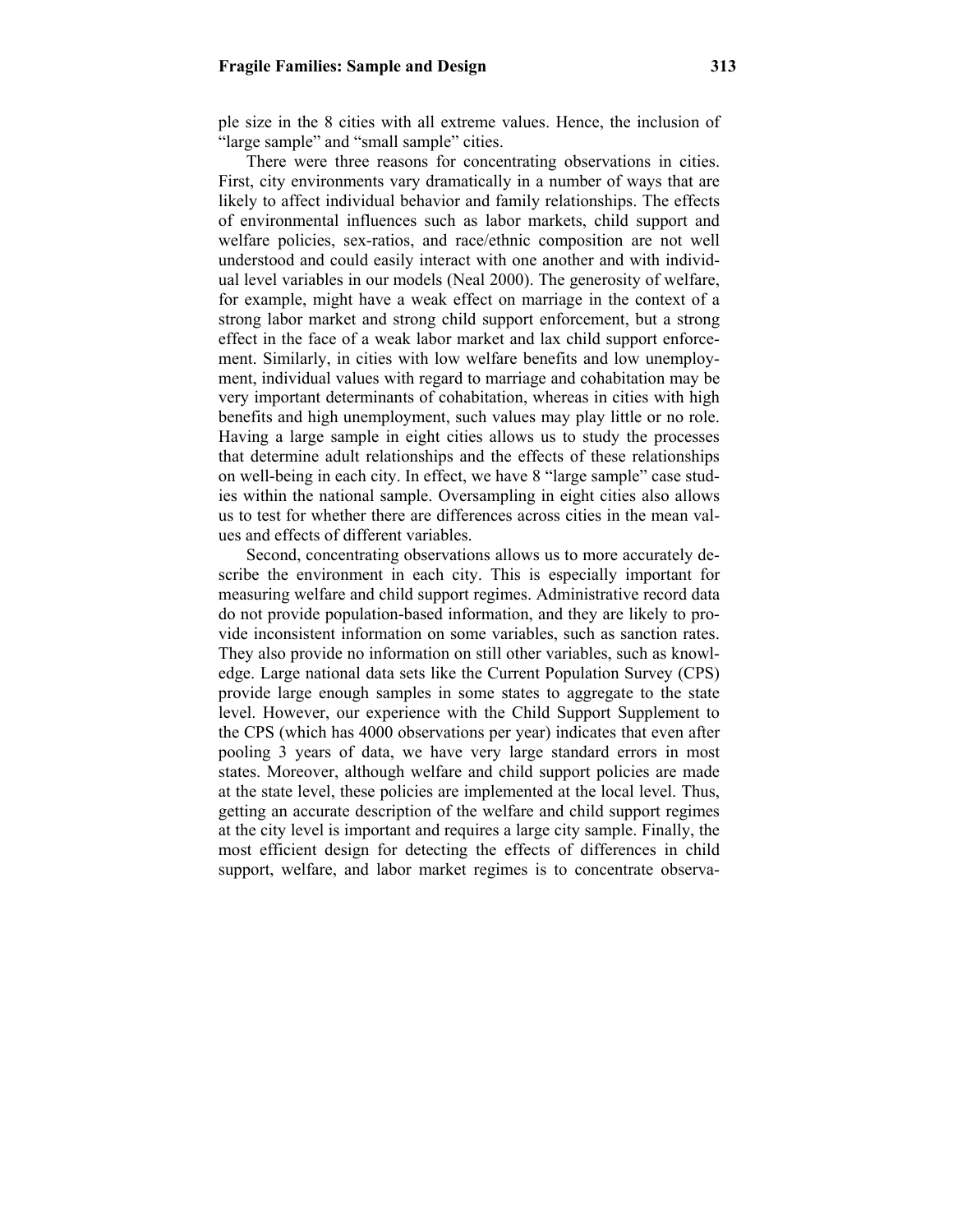tions in cities with extreme values (i.e., those with the highest and lowest welfare benefit levels and the strongest and weakest child support and labor market regimes).<sup>11</sup> By maximizing the variance in these explanatory variables, we minimize the variance of their estimated coefficients.[12](#page-11-1)

If we were to sample only from the eight cities that maximize regime variation, however, it would be more difficult to detect nonlinearities in the effects of welfare, child support, and labor markets. It also would be harder to detect the effects of other city-level variables and we would not be representative of a national population. We resolved this tradeoff by drawing a nationally representative sample of non-marital births in cities with populations over 200,000 (the 16 cities) *and* by over-sampling in 8 cities that maximize welfare, child support, and labor market regime variation. Adding the additional 8 cities with smaller samples to the eight cities with large samples allows us to detect the effects of other city level variables and non-linearities *and* to be nationally representative of unwed births in large cities while increasing the data collection budget by only about 25%.

The 16 cities that turned up in our national sample were: Indianapolis, IN; Austin, TX; Boston, MA; Santa Ana, CA; Richmond, VA; Corpus Christi, TX; Toledo, OH; New York, NY; Birmingham, AL; Pittsburgh, PA; Nashville, TN; Norfolk, VA; Jacksonville, FL; San Antonio, TX; Philadelphia, PA; and Chicago, IL. The first 8 were "extreme" cities and earmarked to be "large sample cities," and the others were "nonextreme" and earmarked to be "small sample cities." However, certain substitutions were made; these are discussed below.

In addition to the cities in the national sample, we also are conducting the study in 4 other cities that are of special interest to specific foundations: Newark, NJ; Oakland, CA; Detroit, MI; and San Jose, CA. We are collecting data on 325 births in each of these additional cities. Addi-

<sup>&</sup>lt;sup>11</sup>See Conlisk and Watts (1969) for a similar approach and Morris, Newhouse, and Archibald (1980) for a more skeptical view. Duncan and Raudenbush (1997) present a similar justification (maximizing variance) for the utility of cross-national studies. For a textbook discussion, see Groves (1989).

<span id="page-11-1"></span><span id="page-11-0"></span><sup>&</sup>lt;sup>12</sup>For estimating the effect of welfare, placing all of the observations in 8 cities rather than distributing them equally across 16 cities would have increased efficiency by approximately 34%. The gain in efficiency from concentrating observations in 8 cities versus using a nationally representative sample not stratified into cities would of course have been even larger. The gain in efficiency from our actual allocation of 325 observations in 8 large cities and 100 in 8 small ones versus an equal distribution across all 16 cities was approximately 12%.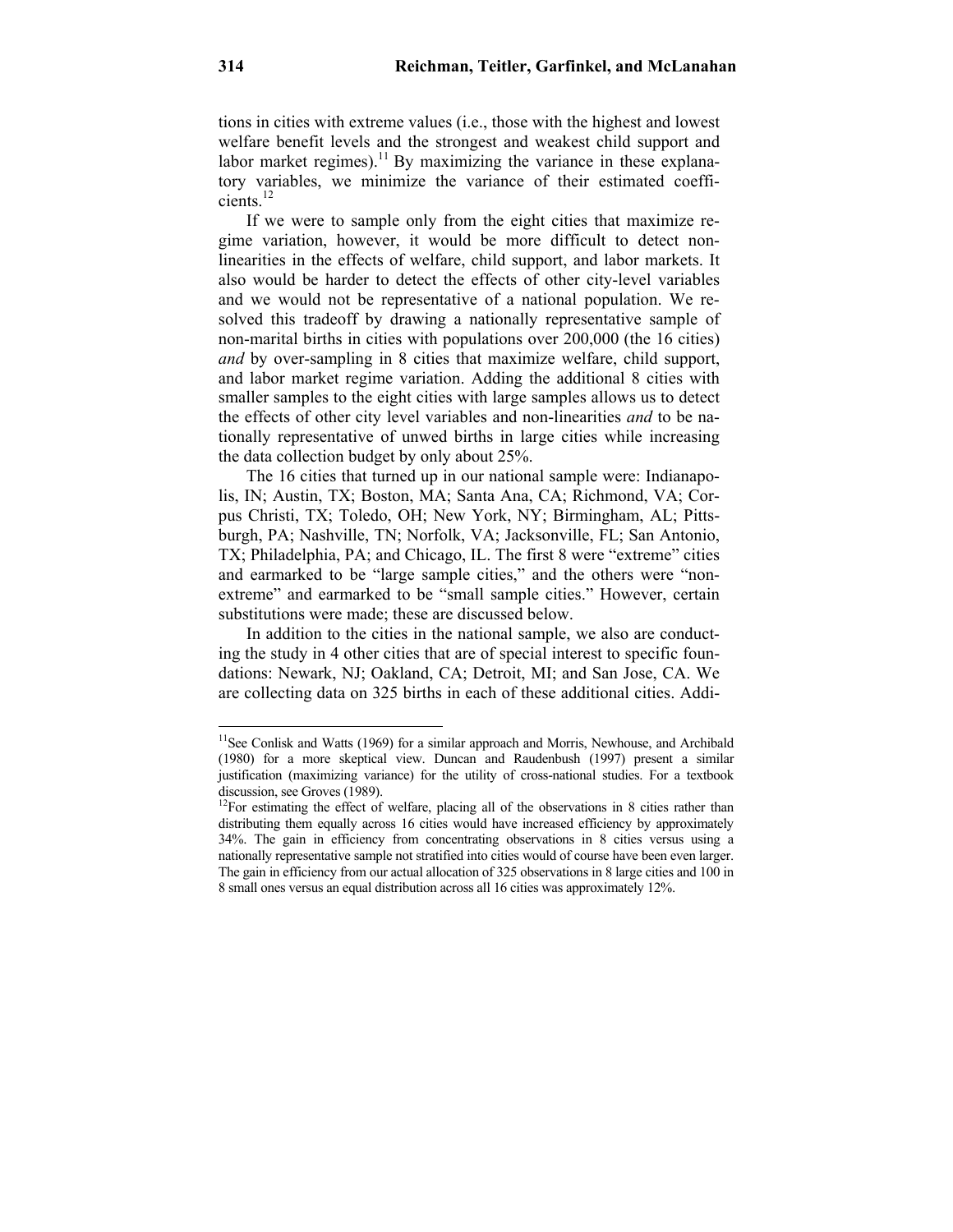#### **Fragile Families: Sample and Design 315**

 $\overline{a}$ 

tionally, we added Milwaukee to the sample of cities because it represents a unique and interesting case study. Wisconsin traditionally has been a leader in social welfare reform and has done more than any other state in the county to reduce welfare caseloads. Although Wisconsin is in the top quartile in welfare generosity, it has gone further than any other state to encourage work and also has the strongest child support system in the county. Data are being collected for 325 births in Milwaukee.

To implement our plan once the cities were selected, we needed to obtain access to hospitals giving us representative samples of nonmarital births in the national sample, as well as in each individual city (see following section for more detail). We were successful in doing so in all cities (in the national sample as a whole, in the national sample cities, and in the additional cities) except for Birmingham and Santa Ana.<sup>13</sup> Per our sampling protocol, we selected 2 replacement cities from the relevant "cells." One was Baltimore, which like Birmingham, fell into the non-extreme regime category. The other was San Jose, which fell into the same extreme cell as Santa Ana. In addition, Baltimore and San Jose also were of particular interest to members of our funding consortium.

We also adjusted the sample sizes of some of the cities in the national sample. Since Milwaukee was added as an additional "large sample" city, and since it fell in the same cell as Boston, the sample in Boston was reduced to 100 births. The sample in Toledo also was reduced from 325 to 100, since 325 cases were to be sampled in Detroit, which is similar to Toledo in terms of policy regimes and labor markets.<sup>14</sup> Finally, although Philadelphia turned up as a "small sample city," we sampled 325 rather than 100 births there, since this was one of the cities of special interest to one of our funders.

<span id="page-12-1"></span><span id="page-12-0"></span><sup>&</sup>lt;sup>13</sup>In addition, a special situation arose in Boston very late in the process, just as we were about to commence data collection in that city. We had obtained institutional approval to conduct the study at Brigham and Women's Hospital, Beth Israel Deaconess Medical Center, and Boston Medical Center, allowing us to cover the hospitals in which over 80% of non-marital births in that city took place. As we were about to start interviewing at Brigham and Women's Hospital, administration there barred us from conducting the study despite the fact that we had a physician sponsor and Institutional Review Board (IRB) approval there (the process of finding a physician sponsor and obtaining IRB approval is discussed later in this paper). Approximately two thirds of the non-marital births in Boston take place at Brigham and Women's. Rather than pulling out of the city at the last minute, however, we drew extra sample from Boston Medical Center, which appears to have very similar clientele to Brigham and Women's. Thus, Boston is the one city in which we may not be truly representative of non-marital births. 14Detroit is even more generous in terms of welfare than Toledo.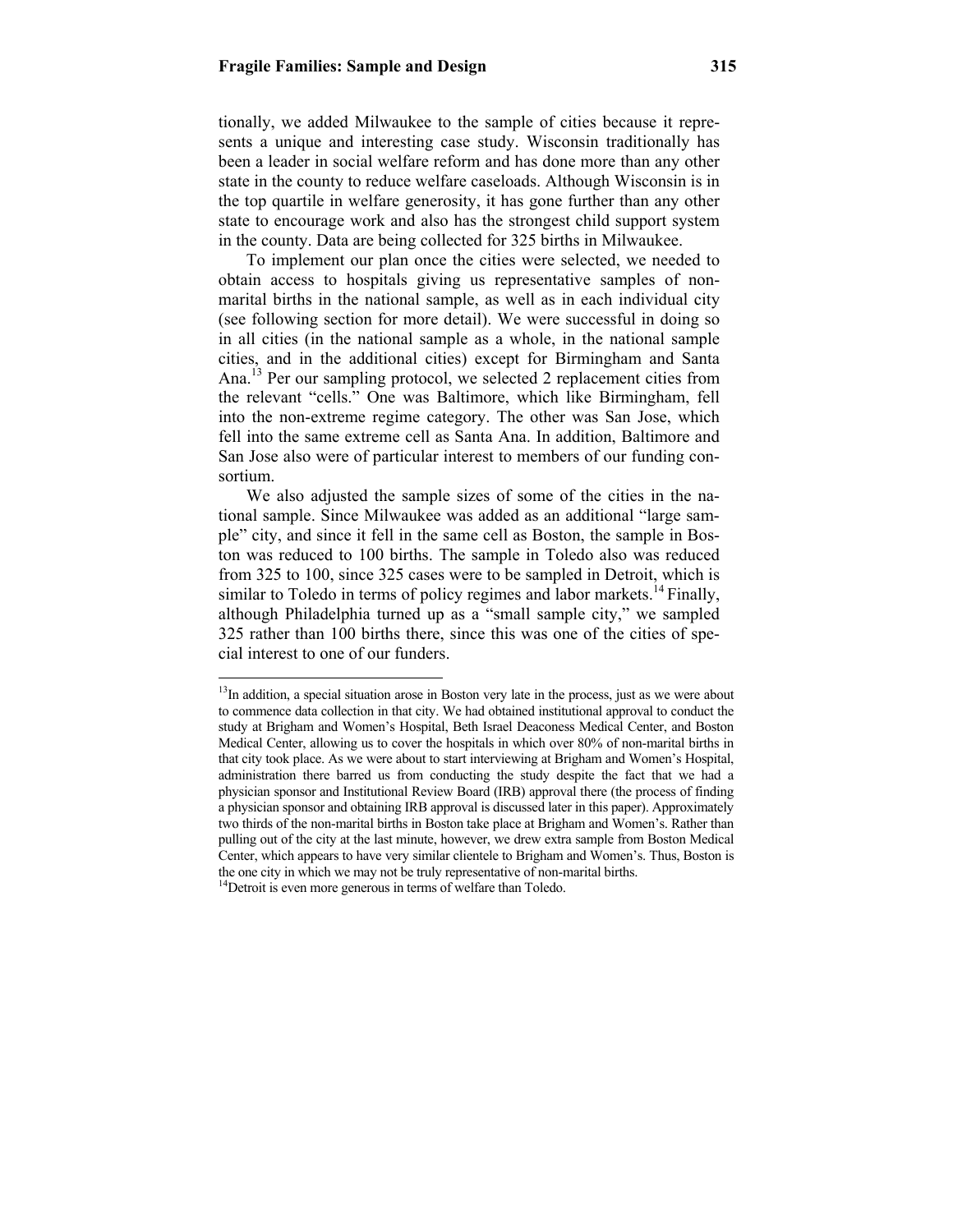|                       |                                    | <b>Child Support Enforcement</b> |               |                           |               |                   |      |                  |                |                        |
|-----------------------|------------------------------------|----------------------------------|---------------|---------------------------|---------------|-------------------|------|------------------|----------------|------------------------|
|                       |                                    | <b>Strict</b>                    |               |                           | Moderate      |                   |      | Lenient          |                |                        |
|                       | Labor<br>Market:                   | <b>Strong</b>                    | Average       | Weak                      | <b>Strong</b> | Average           | Weak | <b>Strong</b>    | Average        | Weak                   |
|                       | <b>High Benefits</b>               | Boston*<br><b>MILWAUKEE</b>      | Pittsburgh*   | Toledo*<br><b>DETROIT</b> |               |                   |      | <b>SAN JOSE*</b> | <b>OAKLAND</b> | <b>NEW YORK*</b>       |
| Welfare<br>Generosity | <b>Moderate</b><br><b>Benefits</b> | Norfolk*                         | PHILADELPHIA* | <b>NEWARK</b>             | Jacksonville* | <b>BALTIMORE*</b> |      |                  | Chicago*       |                        |
|                       | <b>Low Benefits</b>                | INDIANAPOLIS*                    |               | RICHMOND*                 |               | Nashville*        |      | <b>AUSTIN*</b>   | San Antonio*   | <b>CORPUS CHRISTI*</b> |

**Table 1Fragile Families, by Policy and Labor Market Regime**

# **UPPER BOLD = LARGE SAMPLE CITIES (325 births)**

Lower case = small sample cities (100 births)

\*City is in national sample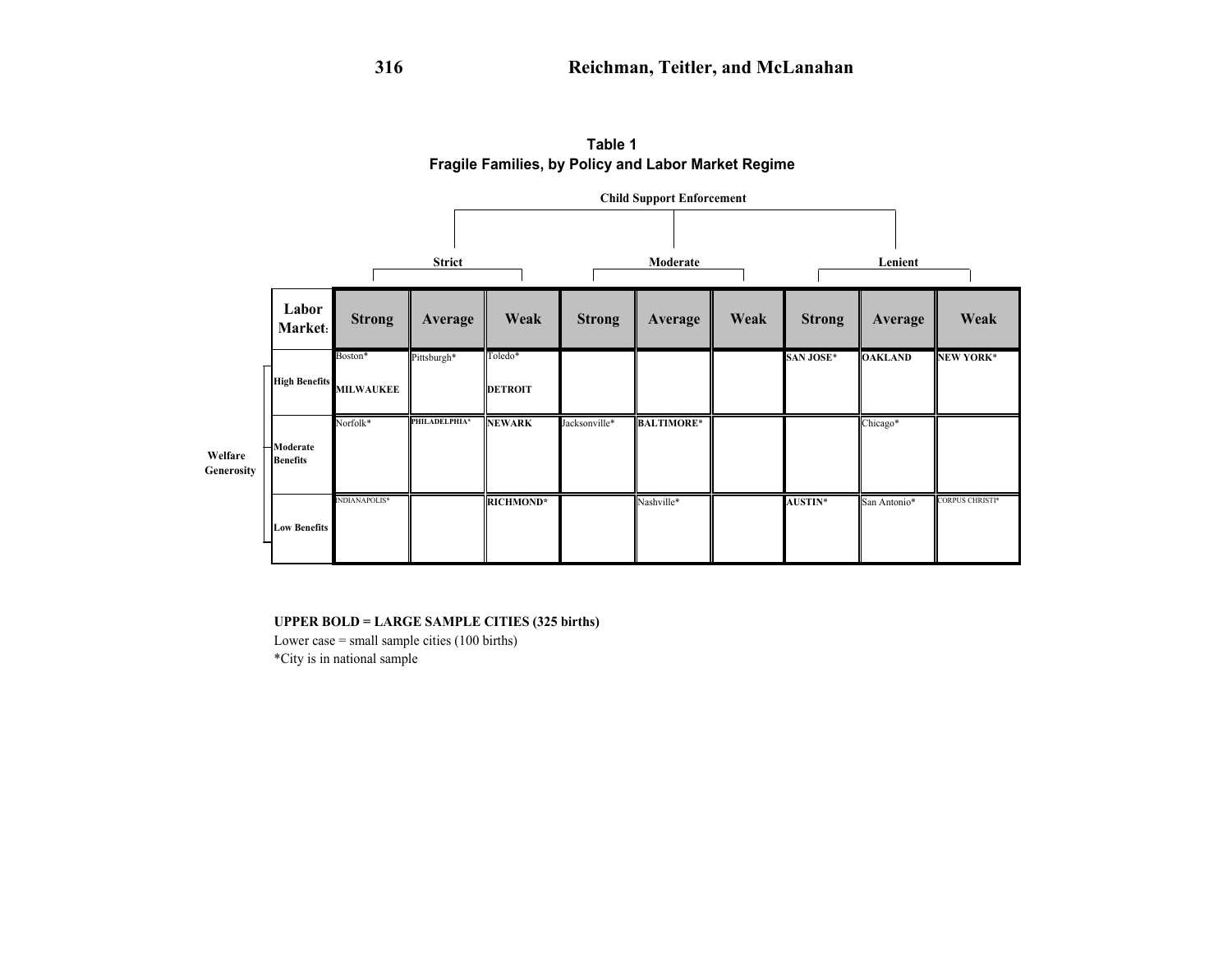Table 1 lists the cities in the final sample and categorizes them by policy regime "cell," whether or not they are in the national sample, and whether they ended up being large (325 births) or small (100 births) sample cities.

#### *Sampling Hospitals Within Cities*

 $\overline{a}$ 

<span id="page-14-2"></span>Embedded within the nationally representative study are case studies of the individual cities. Thus, it was necessary to sample hospitals within each city so as to be representative of non-marital births in that city. The sample cities and hospitals are listed in Table 2. In the following cities, we were able to interview new parents in all of the birthing hospitals located within the city boundaries: Oakland, Austin, Newark, Richmond, and Corpus Christi. All of these cities had 5 or less birthing hospitals within the city limits, and it was possible to conduct interviews in all of them.<sup>15</sup> Most of the remaining cities had one or more small hospitals with very few births, and an exclusion criterion was implemented for cost/efficiency reasons.<sup>16</sup> Hospitals in Philadelphia were chosen according to a similar criterion.<sup>17</sup>

<span id="page-14-1"></span><span id="page-14-0"></span>were 18 birthing hospitals in Philadelphia and the births were very spread out across hospitals, we covered only 63 percent of the non-marital births to city residents with the six hospitals in our sample. We chose not to add more hospitals for budgetary and logistical reasons. One hospital that ideally should have been in the sample, Allegheny-Hahnemann, had

<sup>&</sup>lt;sup>15</sup>For all of the cities, the expected birth flows for the different hospitals (and for each city as a whole) by marital status were based on custom-ordered vital statistics data on the annual flows for the most recent year that was available (usually 1996 or 1997). These statistics were ordered from the appropriate states as soon as the cities were chosen. Since at the time these statistics were ordered we intended to exclude all mothers who were not residents of the city, the hospitals selections were based on statistics for city resident mothers only. We later decided not to screen for city residence.

 $16$ For each of the remaining cities, with the exception of Philadelphia, New York, and Chicago, we rank-ordered the birthing hospitals from those that had the most non-marital births to those that had the least. In a given city, we sampled hospitals in order starting with the largest hospital in terms of the number of non-marital births, until 75% of the non-marital births in the city were covered. The only exceptions to this rule were in Pittsburgh, San Jose, and Boston. In Pittsburgh, Western Pennsylvania Medical Center ideally would have been included in our sample. However, this hospital was not interested in participating in the study. The coverage of non-marital births in Pittsburgh, therefore, is only 72%. In San Jose, O'Connor Hospital ideally would have been included, but this hospital also was not interested in participating. We added the next two hospitals on the San Jose list, which were Santa Teresa Community Hospital and Kaiser Permanente Santa Clara, allowing us to cover 76% of the non-marital births in San Jose. We were successful in obtaining access to all of the other 48 hospitals needed to meet the inclusion criterion for this group of cities. See footnote 13 regarding Boston.  $17$ Hospitals in Philadelphia were chosen using the rule described above, but since there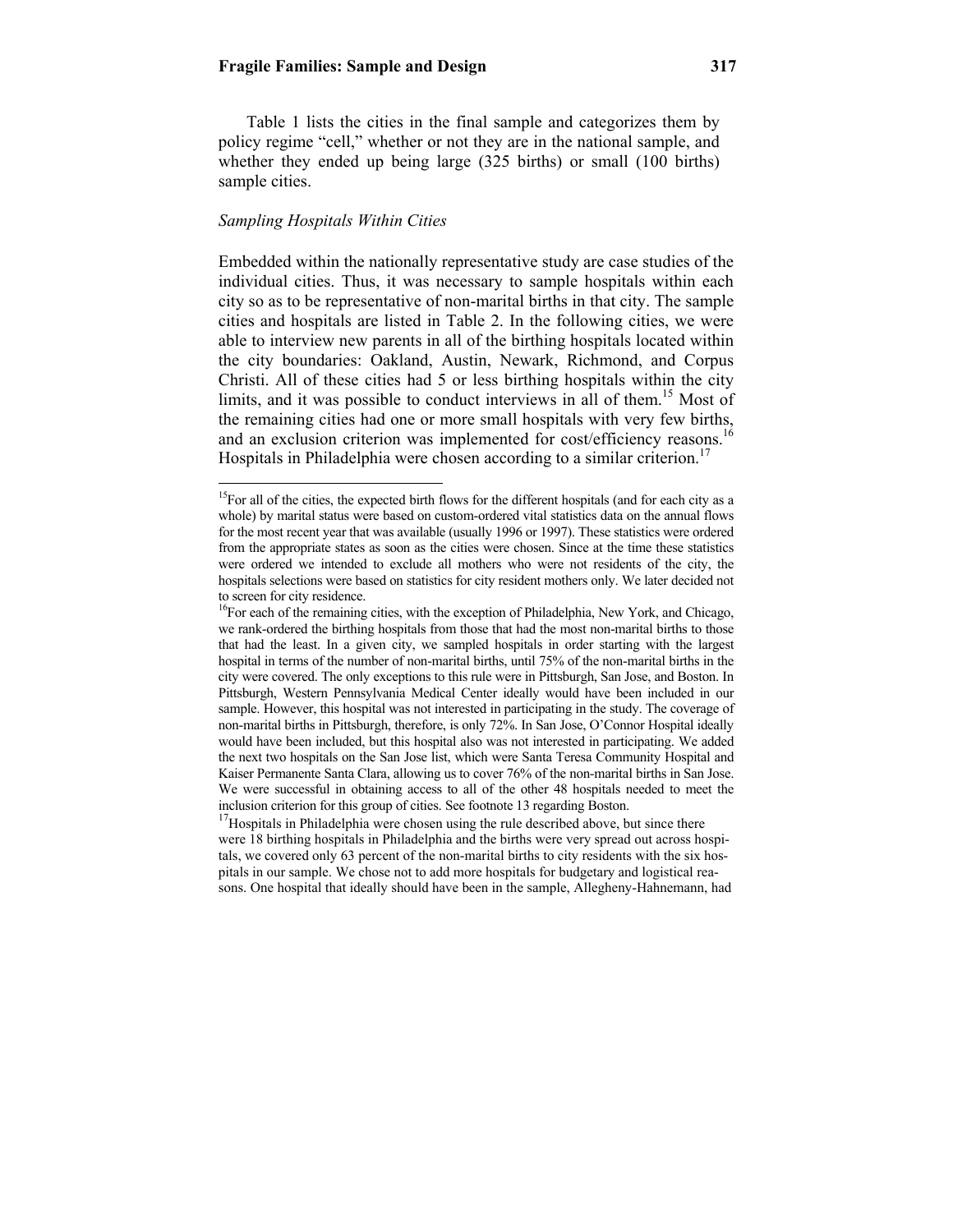The remaining two cities, New York and Chicago, each had dozens of hospitals and it was thus necessary to sample randomly from among them. Included in the pool from which hospitals were chosen randomly for each city were hospitals with over 1000 non-marital births per year. We eliminated smaller hospitals in an attempt to cover a reasonable proportion of non-marital births in these cities. Our sample covers 22% and 39% of nonmarital births in New York and Chicago, respectively. In each of these cities, we sampled a few more hospitals than we needed, in case one or more hospitals did not want to participate. In these large cities with numerous hospitals, it was much less important than in the smaller cities to get into any one hospital. Thus, we did not think it prudent to spend an enormous amount of time and effort on gaining access to hospitals in these cities that were reluctant to participate.

We approached 10 randomly selected hospitals in New York City and worked on gaining access to all ten until we secured the participation of 6.[18](#page-15-0) The list of randomly selected hospitals consisted of (in this order): Metropolitan Hospital, Mount Sinai Medical Center, Harlem Hospital Center, New York Presbyterian Medical Center, North Central Bronx Hospital, New York Hospital/Cornell Medical Center, Queens Center Hospital, St. John's Queens, Woodhull Hospital, and Elmhurst Hospital Center. Metropolitan Hospital was not interested in participating, and we obtained access to Elmhurst Hospital Center before connecting with Queens Hospital Center, St. John's Queens Hospital, or Woodhull Hospital. Thus, our New York City sample includes Mt. Sinai, Harlem, New York Presbyterian, North Central Bronx, Cornell, and Elmhurst.

major financial problems and was conducting no deliveries when baseline data were collected in Philadelphia.

<span id="page-15-0"></span> $18$ For cost/efficiency reasons, we set a limit of 6 hospitals in any large sample city.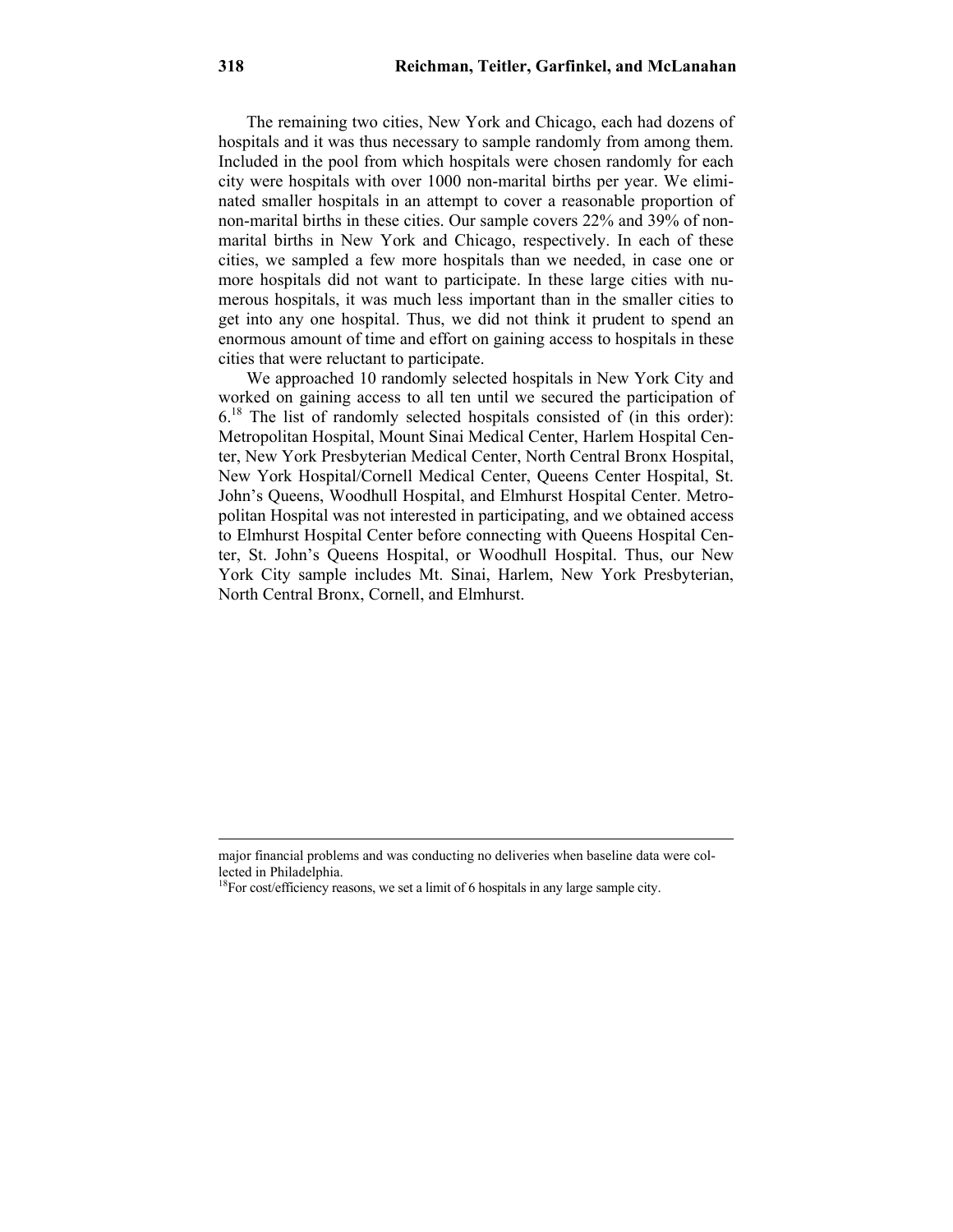|                                           | Large Sample Cities (7 cities)                                                                                                                                                                                |  |  |  |  |  |
|-------------------------------------------|---------------------------------------------------------------------------------------------------------------------------------------------------------------------------------------------------------------|--|--|--|--|--|
| Austin                                    | Brackenridge Hospital, Columbia St. David's Medical Center, Seton Medical                                                                                                                                     |  |  |  |  |  |
|                                           | Center                                                                                                                                                                                                        |  |  |  |  |  |
| Oakland                                   | Alameda Co. Medical Center, Summit Medical Center                                                                                                                                                             |  |  |  |  |  |
| Baltimore                                 | Johns Hopkins Hospital, Mercy Medical Center, Sinai Hospital of Baltimore,<br>Union Memorial Hospital, University of Maryland Medical System                                                                  |  |  |  |  |  |
| Detroit                                   | Henry Ford Hospital, St. John's Detroit Riverview Hospital, Wayne State:<br>Hutzel, Wayne State: Sinai/Grace                                                                                                  |  |  |  |  |  |
| Newark                                    | Newark Beth Israel Medical Center, Columbus Hospital, St. James Hospital, St.<br>Michael's Medical Center, Univ. of Medicine and Dentistry of NJ (UMDNJ)                                                      |  |  |  |  |  |
| Philadelphia                              | Albert Einstein Medical Center, Episcopal Hospital, Hospital of University of<br>Pennsylvania (HUP), Pennsylvania Hospital, Temple University Health Services<br>Center, Thomas Jefferson University Hospital |  |  |  |  |  |
| Richmond                                  | Chippenham Medical Center, Medical College of Virginia                                                                                                                                                        |  |  |  |  |  |
| Other Large Sample Cities                 |                                                                                                                                                                                                               |  |  |  |  |  |
| Corpus<br>Christi                         | Columbia Doctor's Regional Hospital, Christus Spohn Hospital South, Christus<br>Spohn Memorial Hospital, Columbia Bay Area Medical Center                                                                     |  |  |  |  |  |
| Indianapolis                              | Methodist Hospital of Indiana, Wishard Health Services, St. Vincent Hospitals<br>and Health Services                                                                                                          |  |  |  |  |  |
| Milwaukee                                 | Sinai-Samaritan Medical Center, St. Joseph's Hospital, St. Mary's Hospital                                                                                                                                    |  |  |  |  |  |
| New York                                  | Elmhurst Hospital Center, Mt. Sinai Medical Center, Long Island College Hos-                                                                                                                                  |  |  |  |  |  |
| City                                      | pital, New York Presbyterian Medical Center, North Central Bronx Hospital,<br>NY Hospital - Cornell Medical Center, Harlem Hospital Center, Lutheran Medi-<br>cal Center                                      |  |  |  |  |  |
| San Jose                                  | Santa Clara Valley Medical Center, Regional Med. Ctr. of San Jose, Santa<br>Teresa Community Hospital, Kaiser Permanente Santa Clara                                                                          |  |  |  |  |  |
| <b>Small Sample Cities</b>                |                                                                                                                                                                                                               |  |  |  |  |  |
| Nashville                                 | Baptist Hospital, Centennial Medical Center, Vanderbilt Univ. Medical Center                                                                                                                                  |  |  |  |  |  |
| <b>Boston</b>                             | Brigham and Women's Hospital*, Beth Israel Deaconess Medical Center, Boston<br>Medical Center                                                                                                                 |  |  |  |  |  |
| Chicago                                   | University of Chicago Hospital, Michael Reese Hospital and Medical Center,<br>Cook County Hospital, Mt. Sinai Hospital, Mercy Hospital and Medical Center,<br>Northwestern Memorial Hospital                  |  |  |  |  |  |
| Jacksonville                              | University Medical Center, St. Vincent's Medical Center, Baptist Medical Center                                                                                                                               |  |  |  |  |  |
| Norfolk                                   | Sentara Norfolk General Hospital, Sentara Leigh Hospital                                                                                                                                                      |  |  |  |  |  |
| Toledo                                    | Toledo Hospital, St. Vincent Mercy Medical Center                                                                                                                                                             |  |  |  |  |  |
| San<br>Antonio                            | Southwest Methodist Hospital, Christus Santa Rosa Hospital, Metropolitan Meth-<br>odist Hospital, Baptist Medical Center, University of Texas Health Science Cen-<br>ter                                      |  |  |  |  |  |
| Pittsburgh<br>$*$ Dec 1. 11. $4 \times 1$ | Magee-Women's Hospital, Allegheny General Hospital, Mercy Hospital of Pitts-<br>burgh<br>$\sim$<br>$1 - 11 = 11$<br>called the career<br>$-1 - 1 = 1$<br>$1 - 4$<br>11                                        |  |  |  |  |  |

**Table 2 Hospitals In Sample** 

\*Prohibited us from conducting the study just as we were about to commence data collection there (See Footnote 13).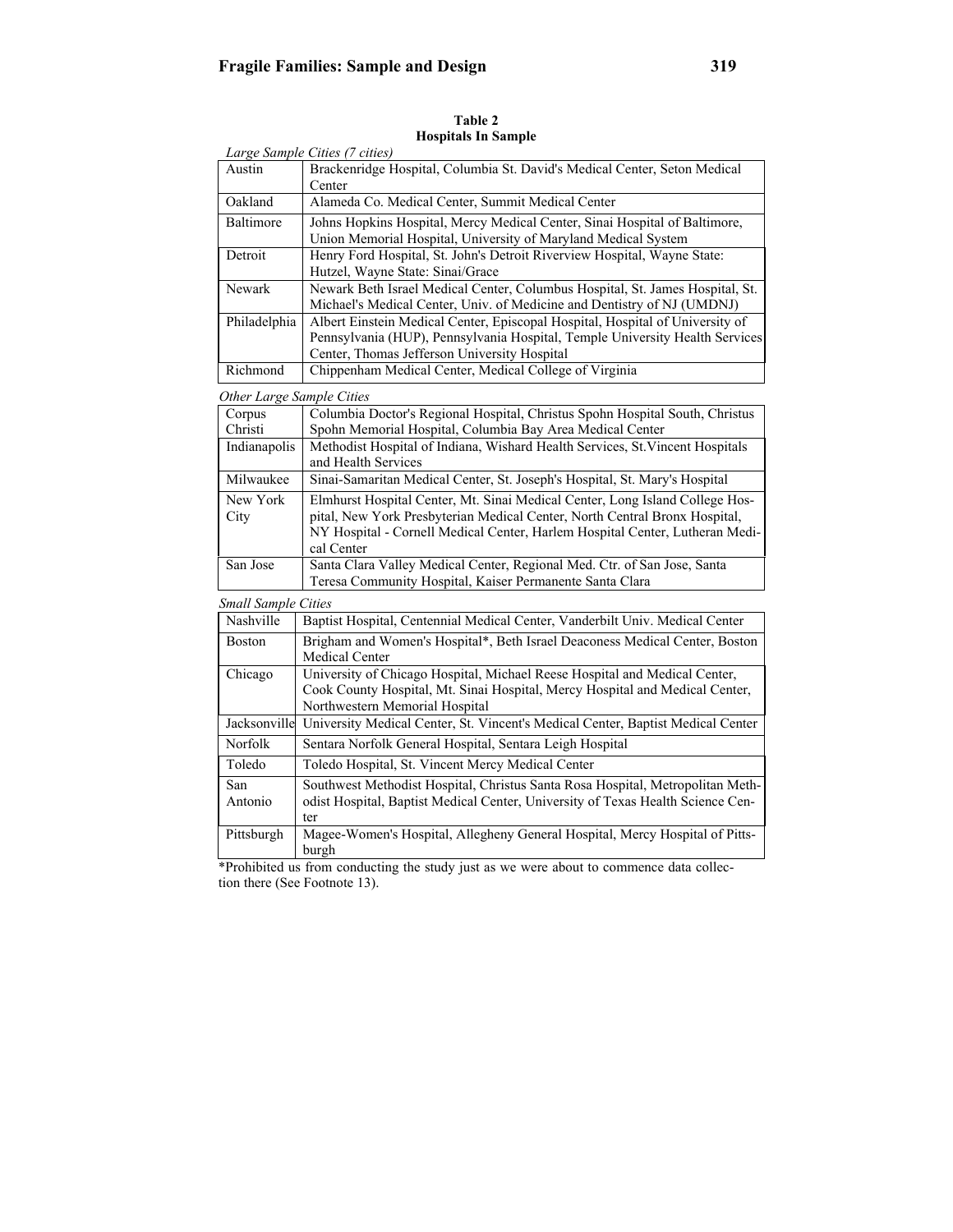The 325 births in New York City were sampled from these six hospitals. In addition, we have included an additional New York City hospital, Long Island College Hospital (LICH), where we collected data on an extra 36 non-marital and 10 marital births, because: 1) we thought there was a good chance that we would obtain funding to increase the New York City sample and that this funding might be tied to a study of child abuse and neglect (LICH is located in an area of the city that has high rates of reported child abuse and neglect), and 2) our city-wide random sample included no hospitals in the borough of Brooklyn, where LICH is located (as is Woodhull). Finally, a small number of extra baseline interviews were conducted at Lutheran Medical Center in conjunction with a special qualitative study of a small number of families.

We took a random sample of 6 hospitals in Chicago: Cook County Hospital, Michael Reese Hospital and Medical Center, Mount Sinai Hospital, Northwestern Memorial Hospital, Norwegian-American Hospital, and St. Bernard's Hospital.<sup>19</sup> We were not able to gain access to conduct the study at the last two hospitals, so we randomly selected two additional hospitals. These were University of Chicago Hospital and Mercy Hospital and Medical Center, which are now included in our sample.

Once the list of hospitals was compiled, the process of gaining access to the conduct the study in the 75 hospital sites in 20 different cities was begun. It was a monumental task requiring a staff of three full-time and several part-time employees over 2 years, as well as the development of an elaborate information management system. Although the process was unique in each and every hospital, it generally worked as follows: In each hospital, we had to recruit a "sponsor" (generally a physician) who agreed to serve as the local Principal Investigator at that particular site. The local Principal Investigator then connected us with the appropriate parties through which to get Departmental (generally OB/GYN and sometimes also Pediatrics) and institutional approval to conduct the study at that hospital. The hospitals generally have Institutional Review Boards (IRBs) or Human Subjects Committees, which have unique proposal guidelines and subject each proposal to a stringent (and lengthy) review process. Most hospitals had specified formats and language to include in the consent forms, resulting in multiple versions of consent forms across hospitals.

<span id="page-17-0"></span><sup>&</sup>lt;sup>19</sup>We originally planned on conducting the study at fewer than 6 hospitals in Chicago, since Chicago is a "small sample" city. However, we later reconsidered this decision in order to cover as high a percentage of non-marital births in Chicago as possible.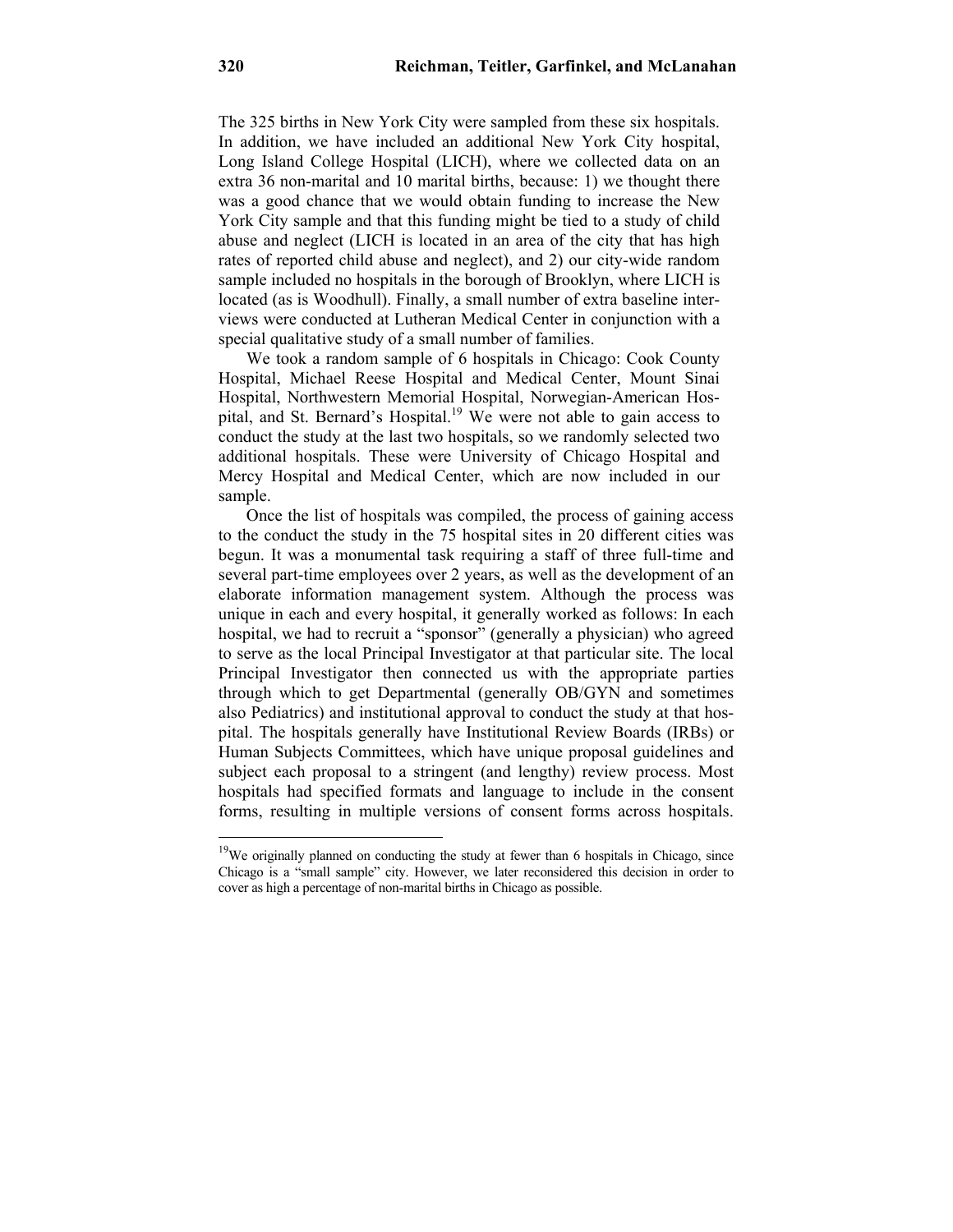Often, it was necessary for someone from Princeton to attend an IRB meeting to present the study. Most IRBs then sent us a list of needed revisions to be made to both the research protocol and consent forms before the study could be approved. We generally responded to such requests in writing, going through each of the hospitals' concerns point by point. In such responses, it was important both to be responsive to the hospital's concerns and to maintain consistency of our protocol across sites. We were not turned down by any hospital IRB.

# *Sampling Births Within Hospitals*

 $\overline{a}$ 

Within each of the hospitals, we took random samples of both married and unmarried births until we reached preset quotas that were based on the percentage of non-marital births in the city that occurred at that hospital in 1996 or 1997 (see footnote 15), in conjunction with more recent "ballpark" figures provided by the individual hospitals (which generally do not record information on marital status). In some cases, we found that the distribution of non-marital births across hospitals within cities was different than the figures upon which our quotas were based; in these cases, we determined the actual distributions from our early data collection in those cities and adjusted the quotas accordingly. We again will determine the actual distributions when vital statistics data become available for the time period the data were collected, and re-weight our descriptive statistics as necessary.

With the possible exception of Boston (see footnote 13), our sample is representative of the non-marital births taking place in each of the 20 cities—not just to residents of that city.<sup>20</sup> Our marital sample is not necessarily representative of marital births in each city, however, since in most cities we did not sample births from all hospitals, but instead sampled births in hospitals that had the most non-marital births.

The following parents were excluded from the study: those who planned to place the child for adoption, those for whom the father of the baby was not living at the time of the birth, those who did not speak English or Spanish well enough to complete the interview, mothers who were too ill to complete the interview (or their babies were too ill for the

<span id="page-18-0"></span><sup>&</sup>lt;sup>20</sup>In the first two sites, we initially collected data on city residents only. After quickly realizing that we were missing a good portion of births in these cities, we stopped screening for residency midstream in these two sites and did not screen for city residence in any of the remaining cities.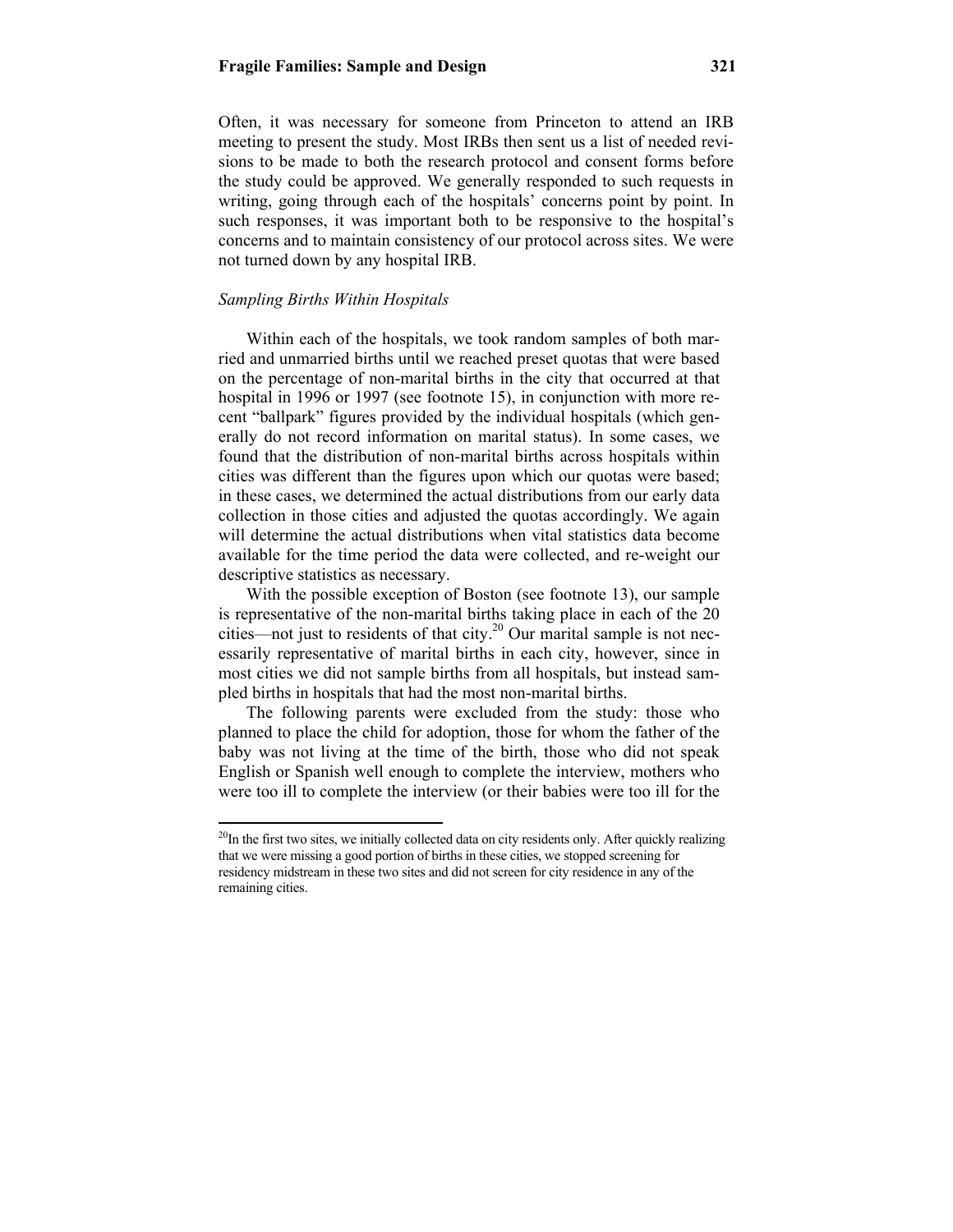mother to complete the interview), and those whose baby died before the interview could take place.<sup>21</sup> In addition, many hospitals prohibited us from interviewing parents less than 18 years old. In these hospitals, a given mother was not interviewed if either she or the baby's father was under  $18.<sup>22</sup>$ 

The baseline field period in the first two cities, was approximately 10 weeks long in the hospitals and then the out-of-hospital father interviews continued at a slow pace for another 3 months. The field period was then revised downward in an attempt to reduce costs for the next 5 cities to 7 weeks in the hospital plus an extra 3 weeks in the field. In both groups of cities, particularly the second group which had a very short field period, we found that the interviewers had trouble implementing a pre-determined sampling plan designed to be used when the birth flows were too high for the available staff to handle. One result of trying unsuccessfully to handle large flows was that we missed opportunities to interview many of the unwed fathers in the hospital, where data collection is much more efficient and less costly than in the field. Thus, for the remaining 13 cities we extended the field period (to 16 weeks in the hospital and 4 weeks in the field in the large sample cities, and to 6 weeks in the hospital and 3 weeks in the field in the small sample cities) and implemented a sampling system that did not depend on the birth flows. $23$ 

#### **Discussion**

This study is a dynamic work in progress that would not be possible without our unique collaboration of researchers, hospitals, funders, and practitioners. There will doubtless be many twists, turns, and issues over

 $2^{1}$  Less than 5% of births were ineligible for one or more of the following reasons: adoption, father not living, language, baby died, and/or mother or baby too ill.

 $22$ The age of respondents was restricted in approximately  $2/3$  of the hospitals. Whether or not parents under age 18 were interviewed varies by hospital, depending on both state laws and hospital regulations. We interviewed parents under 18 in hospitals that did not require us to obtain parental consent to do so. We were concerned that obtaining parental consent would have been costly and would have skewed the sample of minors in the favor of those whose own parents visited them in the hospital.

<span id="page-19-2"></span><span id="page-19-1"></span><span id="page-19-0"></span> $3$ Interviewers were limited in the number of mothers that they could approach on each given day. A roster of all birthing beds was obtained for each hospital and beds were sampled by going down the list and then cycling back through the list, as necessary.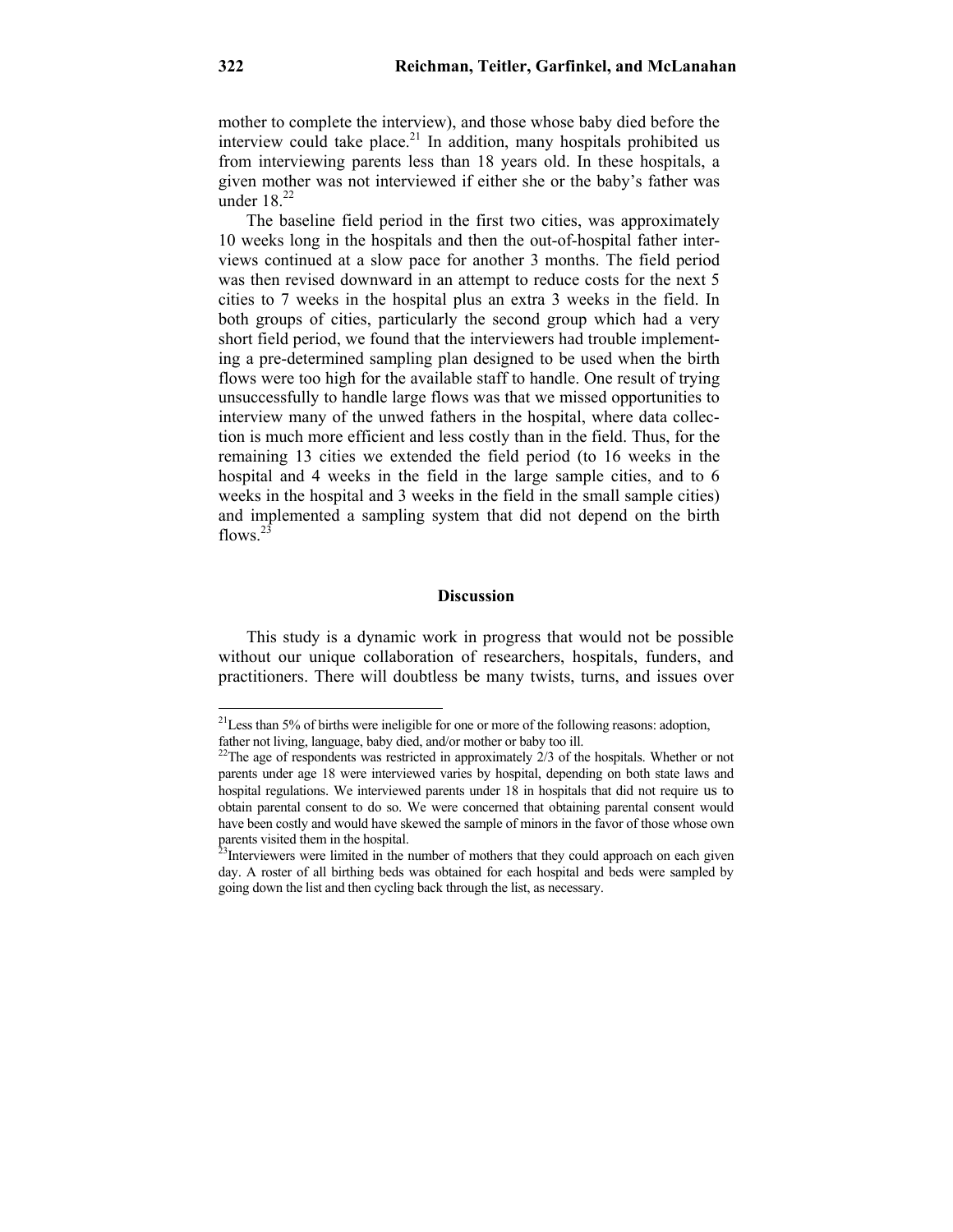#### **Fragile Families: Sample and Design 323**

the coming years, as well as a flow of emerging findings to disseminate to the academic and policy communities. The dissemination of results will take place through "city reports," research briefs on our website, scholarly research articles and professional talks, and lectures to community groups and funding agencies.

The National Opinion Research Center (NORC) at the University of Chicago conducted baseline interviews for the first seven cities. Mathematica Policy Research, Inc. (MPR) in Princeton, New Jersey conducted the baseline interviews for the other 13 cities. The 1-year follow-up interviews are being conducted by MPR.<sup>24</sup>

This special issue contains data analyses using the first 7 cities of baseline data —from Oakland, Austin, Baltimore, Detroit, Newark, Philadelphia, and Richmond. The exact interview completion rate for mothers in the 7 cities is unknown because complete information on eligibility was not obtained in the first two cities. However, we have no reason to think that the response rates in those 2 cities differed from those of the other five cities. In the 5 cities, 85% of eligible mothers were interviewed (89% of unmarried and 83% of married mothers).

Of the mothers who completed interviews in the 7 cities, 76% of the fathers also completed interviews. As expected, the completion rate was higher among married fathers (87% of completed married mother interviews) than among unmarried fathers (72% of completed unmarried mother interviews). However, the completion rate for unmarried fathers who were living with the mother was identical to that of married fathers (87%). Unmarried fathers who did not live with the mother were the least likely to complete interviews (60% of completed non-cohabiting unmarried mother interviews), especially if they had not visited the hospital by the time the mother was interviewed (35%). Non-response among the latter group was sometimes due to mothers choosing not to provide the father's name.

As a broad introduction to the set of analyses contained in this special issue, a few basic demographic characteristics of the non-marital sample from the first seven cities are presented here, along with comparison figures for non-marital births in the US as a whole. As can be seen in Table 3, the 7-cities non-marital sample has more than twice the percentage of non-Hispanic blacks and a much smaller percentage of non-Hispanic whites than the sample of non-marital births in the US as a whole in 1998. This is

<span id="page-20-0"></span> $^{24}$ A time-line of the data collection activities for the project as a whole is available from the authors.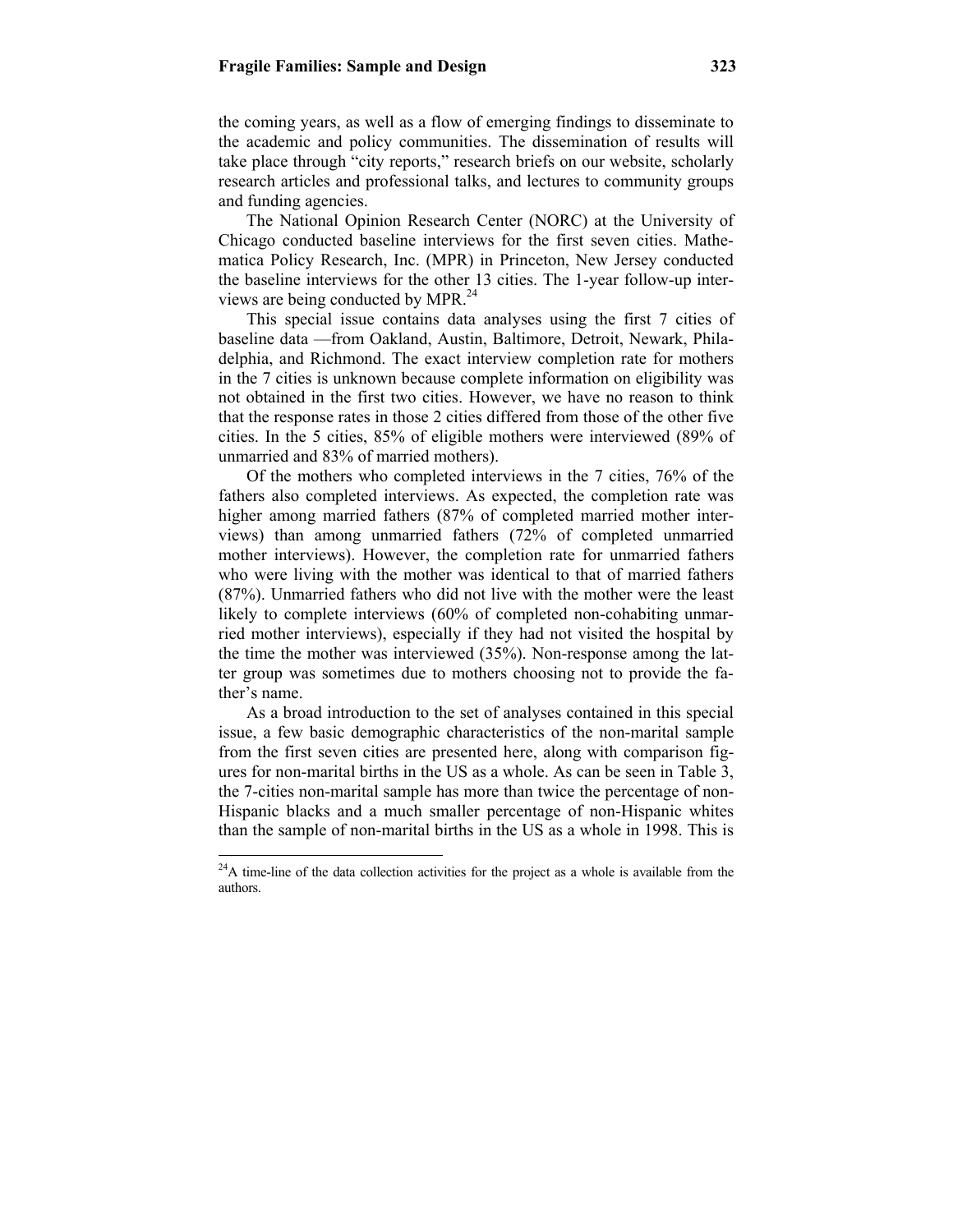not surprising since these 7 cities have very high percentages of black residents. The percentages of Hispanics and women of other races, however, are similar in the two samples.

|                        | <b>Fragile Families</b> | <b>United States</b> |
|------------------------|-------------------------|----------------------|
| Race:                  |                         |                      |
| White non-Hispanic     | 8%                      | 40%                  |
| Black non-Hispanic     | 69%                     | 32%                  |
| Hispanic               | 19%                     | 24%                  |
| Other                  | 4%                      | 4%                   |
| Age:                   |                         |                      |
| < 18                   | 5%                      | 12%                  |
| 18-19                  | 19%                     | 18%                  |
| 20-24                  | 38%                     | 35%                  |
| 25-29                  | 22%                     | 19%                  |
| 30-34                  | 10%                     | 10%                  |
| 35-39                  | 4%                      | 5%                   |
| $40+$                  | 2%                      | $1\%$                |
| Other Characteristics: |                         |                      |
| $US - Born$            | 87%                     | 83%                  |
| First Born             | 36%                     | 48%                  |
| At Least HS Grad       | 59%                     | 56%                  |

**Table 3 Characteristics of Sample Population** 

<sup>a</sup>Figures for race, age, and nativity for unmarried mothers in the United States are for 1998 and come from US Department of Health and Human Services, National Vital Statistics Report, Vol. 48, No. 3, March 28, 2000.

Figures for first births and education for unmarried mothers in the United States are from US Department of Health and Human Services, Vital Statistics of the United States, 1993, Vol. 1 - Natality.

The age distribution of the non-marital births in the Fragile Families sample mirrors closely the distribution in the US as a whole, especially considering that many hospitals did not allow us to interview parents under the age of 18 and therefore that the age distribution in the Fragile Families sample is somewhat skewed. The percentage US-born in the Fragile Families sample is very similar to that in the US. The percentage of first births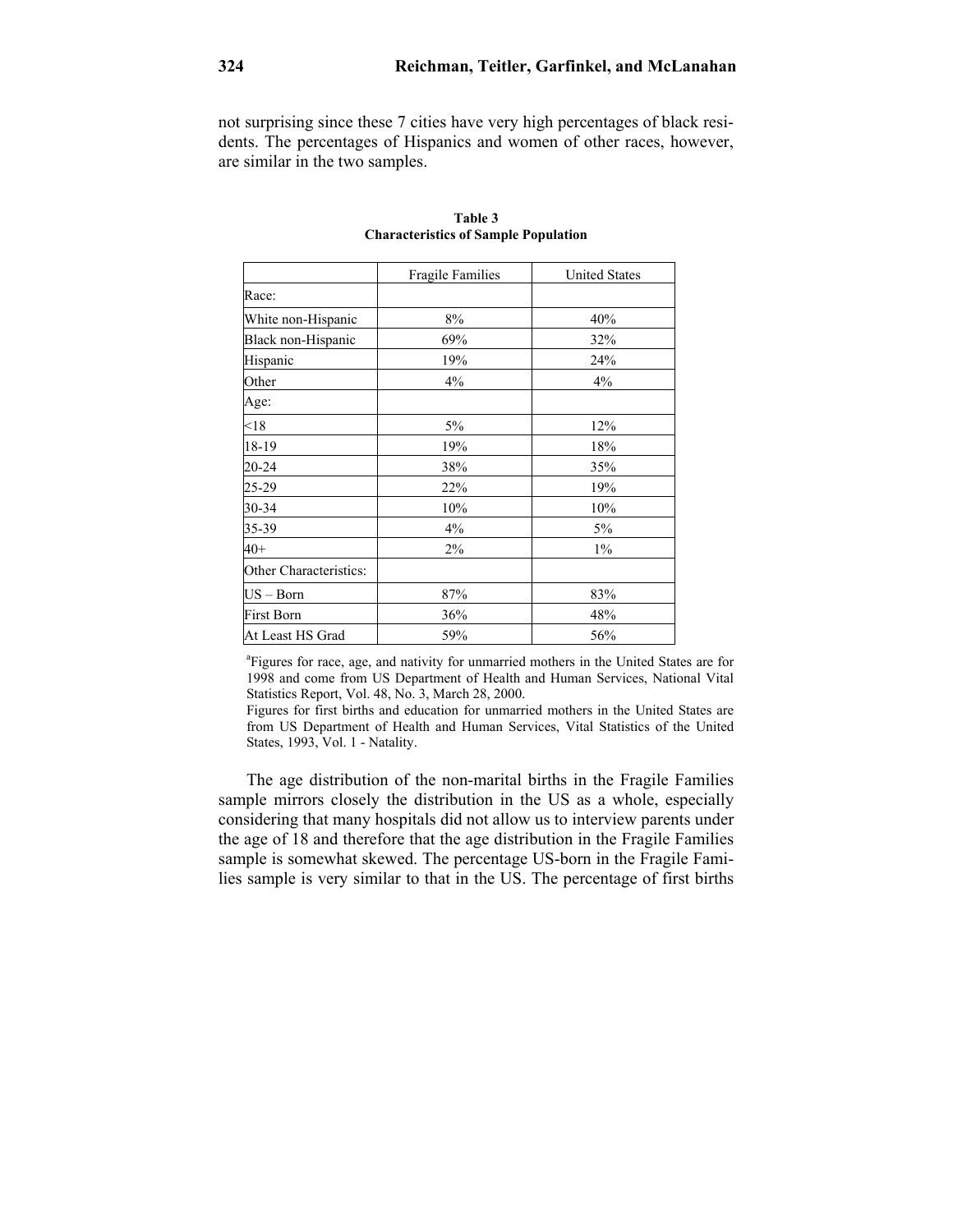in the Fragile Families sample is somewhat lower than that in the US (35% vs. 48%), possibly reflecting the restrictions imposed by many of the hospitals on interviewing parents who were minors. Finally, the percentage of women with at least 12 years of education is very similar in the Fragile Families and national samples. It will be interesting to see how the full Fragile Families sample compares to both this 7-city sample and to nonmarital births in the US as a whole, the latter of which represents rural areas, suburban areas, and small cities in addition to large cities.

#### **References**

Conlisk, J., & Watts, H. (1969). A model for optimizing experimental designs for estimating response surfaces. Proceedings of the Social Statistics Section, American Statistical Association, 150-156.

Duncan, G. J., & Raudenbush, S. (1997). Getting context right in quantitative studies of child development. Paper presented at the conference Research Ideas and Data Needs for Studying the Well-being of Children and Families, October 21-23, 1997.

Garfinkel, I., McLanahan, S., & T. Hanson 1998. A patchwork portrait of nonresident fathers, pp. 31-60 in Garfinkel, I., McLanahan, S., Meyer, D., & Seltzer, J., (eds.) *Fathers under fire*. New York, NY: Russell Sage Foundation.

Garfinkel, I., Miller, C., McLanahan, S., & T. Hanson. (1998). Deadbeat dads or inept states? *Evaluation Review, 22*, 717-750.

Groves, R. M. (1989). *Survey errors and survey costs*. New York, NY: John Wiley & Sons.

Levine, D. B., & Bryant, E. C. (1997). An examination of alternative approaches to selecting a sample of new births. Paper prepared for The National Center for Education Statistics, Office of Educational Research and Improvement. U.S. Department of Education.

Morris, C. N., J. P. Newhouse, & Archibald, R. (1980). On the theory and practice of obtaining unbiased and efficient samples in social surveys and experiments. in V. Smith (ed.) *Experimental economics*. West Port, CT: JAI Press, 1979. Reprinted in E. Stromsdorfer & G. Farkas (eds.) *Evaluation Studies Review Annual*, Vol. 5. Beverly Hills, CA: Sage Publications, 1980.

Neal, D. (2000). The economics of family structure. Mimeo, University of Wisconsin.

Raphael, J., & Tolman, R. M. (1997). Trapped by poverty and trapped by abuse: New evidence documenting the relationship between domestic violence and welfare: Executive summary. Chicago, IL: Taylor Institute.